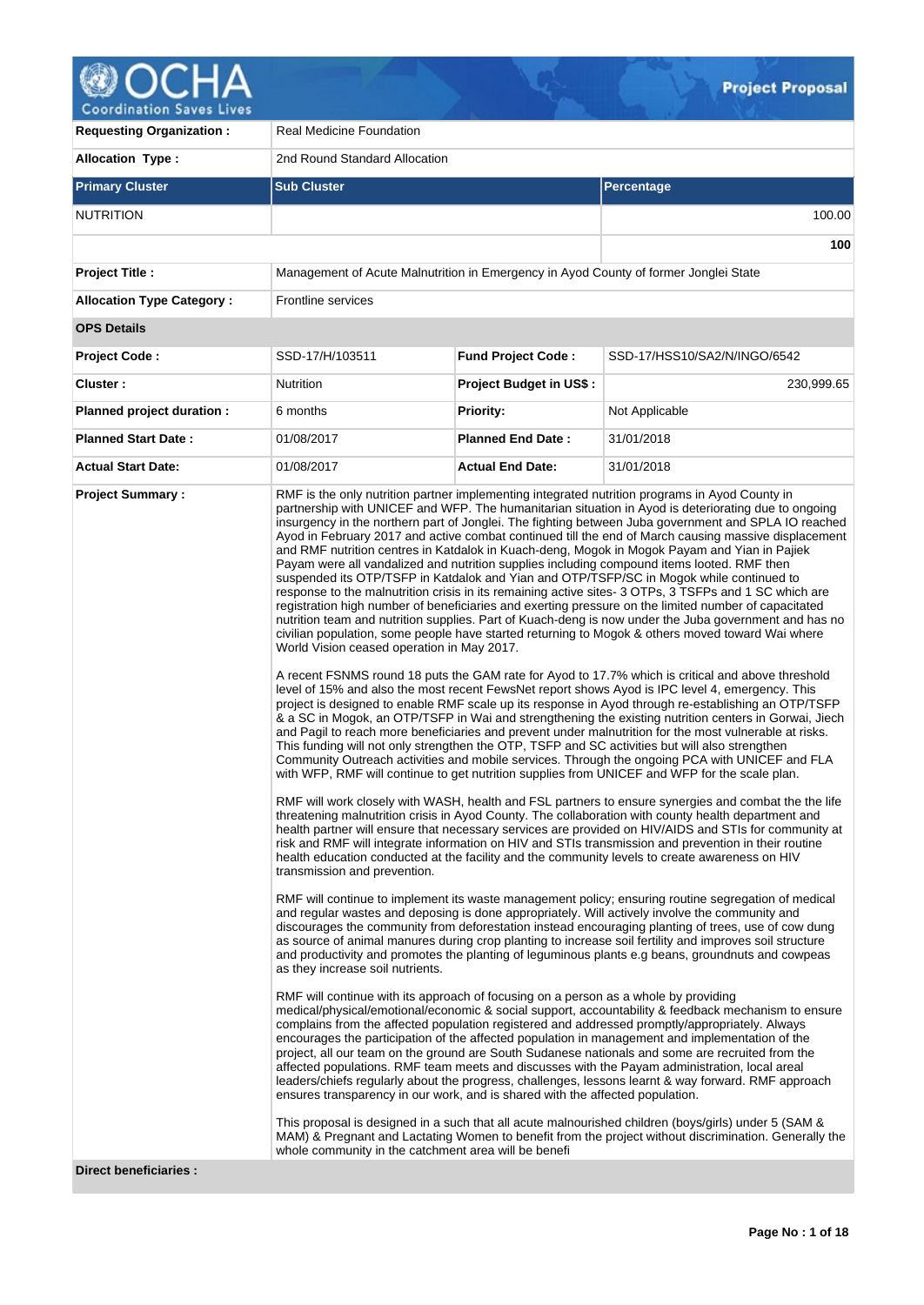| Men | Women | <b>Boys</b> | <b>Girls</b> | Total |
|-----|-------|-------------|--------------|-------|
|     | 4,203 | 2,374       | 2,571        | 9,148 |

# **Other Beneficiaries :**

| Beneficiary name             | <b>Men</b> | Women | <b>Boys</b> | <b>Girls</b> | <b>Total</b> |
|------------------------------|------------|-------|-------------|--------------|--------------|
| Children under 5             | 0          |       | 949         | 1,028        | 1,977        |
| Pregnant and Lactating Women | 0          | 1,681 |             |              | 1,681        |
| Internally Displaced People  | 0          | 883   | 593         | 642          | 2,118        |
| People in Host Communities   | 0          | 1,639 | 832         | 901          | 3,372        |

# **Indirect Beneficiaries :**

Indirectly the whole population of Ayod County and different communities from the neighboring Counties will benefit from this designed program.

# **Catchment Population:**

The whole population of Ayod County 175,125 projected from 2008 South Sudan Population and Housing Census will benefit from this project and people from the neighboring counties as the population displacement continues due to ongoing insurgency.

### **Link with allocation strategy :**

Following the resumption of hostility in Ayod County in February 2017, there has been massive population displacement, food insecurity and number of life lost due to severe hunger and armed conflict. RMF approach is to response to the worsening humanitarian situation in Ayod through provision of lifesaving nutrition services for acute malnourished children (boys and girls) under 5 and Pregnant and Lactating Women and avert further malnutrition crisis propagated by external shock.

### **Sub-Grants to Implementing Partners :**

| <b>Partner Name</b> | <b>Partner Type</b> | <b>Budget in US\$</b> |
|---------------------|---------------------|-----------------------|
|                     |                     |                       |

# **Other funding secured for the same project (to date) :**

|                                  | <b>Other Funding Source</b> |       | <b>Other Funding Amount</b>                                |              |  |
|----------------------------------|-----------------------------|-------|------------------------------------------------------------|--------------|--|
|                                  |                             |       |                                                            |              |  |
| <b>Organization focal point:</b> |                             |       |                                                            |              |  |
| <b>Name</b>                      | <b>Title</b>                | Email |                                                            | <b>Phone</b> |  |
| Dr. Taban Martin Vitale          | Team Leader                 | g     | Taban. Vitale@realmedicinefoundation.or   +211.954.732.012 |              |  |

## **BACKGROUND**

**1. Humanitarian context analysis**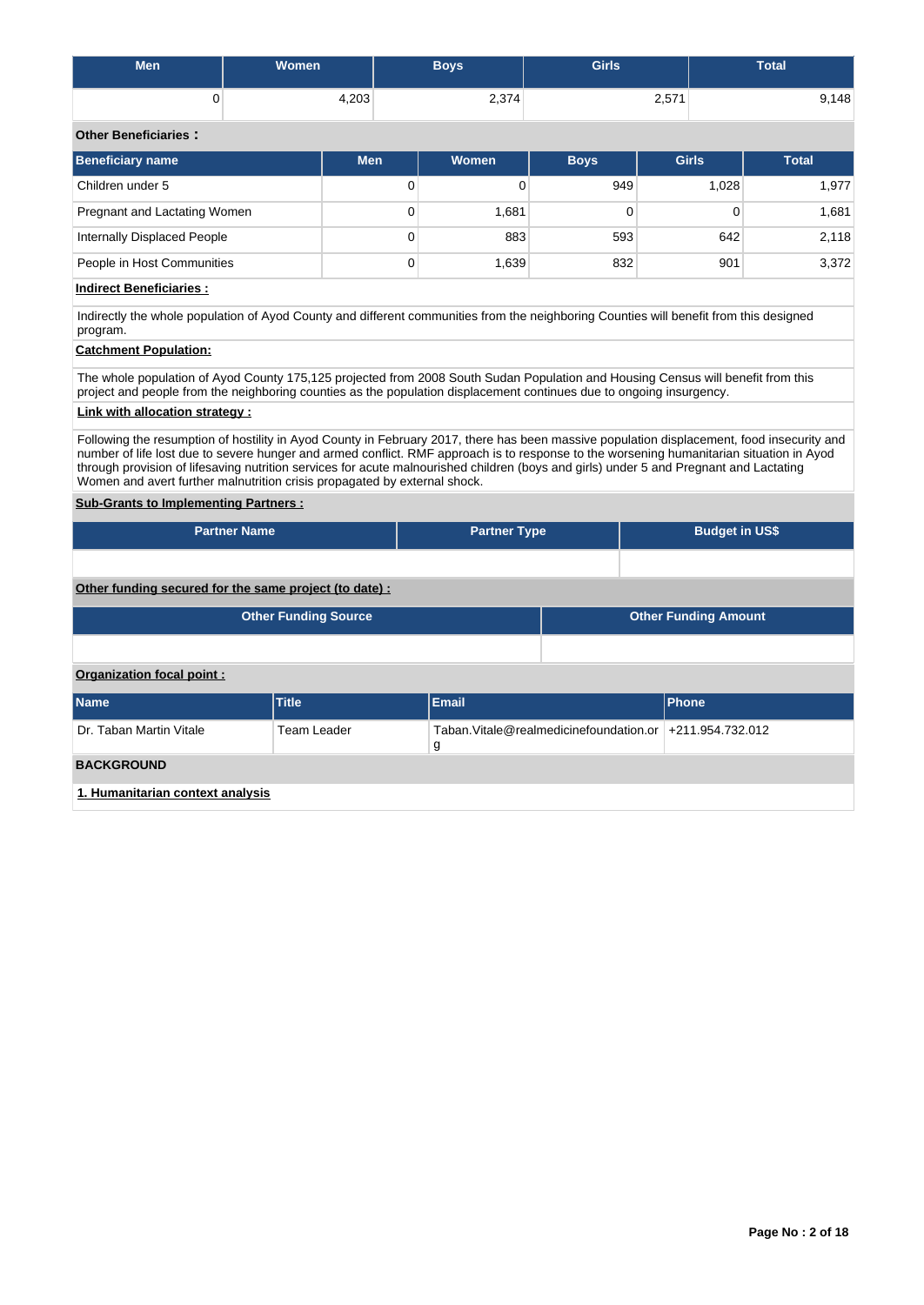Most parts of Ayod County are controlled by the SPLA IO and only Ayod center under the SPLA IG. In late February 2017, fighting between the two opposing forces reached to Ayod County and continued until March affecting mainly three Payams (Kuach-deng, Mogok and Pajiek) of Ayod County. RMF nutrition centers; Katdalok in Kuach-deng Payam, Mogok in Mogok Payam and Yian in Pajiek Payam were all vandalized and nutrition supplies/compound items looted during the insurgency and all the three sites remained non-functional. The armed insurgency caused mass displacement of the populations, displaced persons are now integrated with the host communities, it is believed about 10,000 took refuge in Gorwai, 8,000 in Jiech and 6,000 in Pagil although it is difficult to ascertain the actual number in that conflict area where security situation is still fluid and people are still moving from one place to another. The humanitarian situation in Ayod County keeps worsening as fighting is ongoing in the neighboring County Uror. There is continuous population displacements from one territory to another seeking for safety, loss of livelihood and interference with agricultural production now coupled with inflation rate of over 900%, prices of essential foodstuffs have increased so high that most households are not able to afford even the basic food commodities leading to deteriorating food security and worsening the malnutrition situation.

According to South Sudan nutrition cluster report (2016 survey matrix), 46,177 and 74,323 children below the age of five are estimated to be SAM and MAM cases respectively in Jonglei State, of which 4,672 and 10,641 SAM and MAM children respectively are in Ayod County. A recent FSNMS round 18 puts the GAM rate for Ayod to 17.7% which is critical and above threshold level of 15%. The situation has further been worsened following the withdrawal of World Vision from Wai and COSV from Jiech and Pagil in May and October 2016 respectively leaving enormous gaps in service delivery and therefore, the need to scale up nutrition response in Ayod to reduce the GAM rate to acceptable level. The most recent FewsNet report shows Ayod is IPC level 4, emergency.

RMF's three sites (Katdalok, Mogok and Yian) remained close and our active sites (Gorwai, Pagil and Jiech) are registering more number of beneficiaries than before and we believed this number will continue to increase as the displaced persons integrated in the host communities begin to access services. And also overtime the population may increase as the whole security situation is unpredictable. This will exact pressure on the limited number of capacitated nutrition staffs and as well as supplies. Some of the people started returning to Mogok while others are moving towards Wai where World Vision had stopped operation hence exposing the population at risk since services are not available which may contribute to morbidity and mortality due to malnutrition and co-infections.

For the past three years the communities in Ayod have never cultivated due to insecurity and depend on the GFD supplied by WFP which has been irregular and not adequate to match the nutrition needs of the whole populations. Now most people have moved to the riverside where they feed on wild fruits/leaves. We have heard and seen that there is severe food insecurity in the area, local authority reported loss of lives due to hunger and this will continue if response is not directed to the area. As a culture, the communities don't report such deaths occurring in the community, this is also complicated by the fact that most of the health facilities are non-functional. In February, RMF registered 6 cases of mortality in its OTP due to severe hunger. This is an opposition area where getting actual number of deaths due to hunger is difficult but is reality.

#### **2. Needs assessment**

A recent (April) WFP Rapid Response Mechanism mission conducted in Normanyang, a village about 4-5 hours walk from RMF OTP/TSFP centre in Pagil puts the Proxy GAM at 34.2% and that conducted in Karmoun about 4 hours walk from RMF Jiech site puts the Proxy GAM to 48.1% far from the acceptable level. However the GAM rate in the two locations still remains questionable as the MUAC assessment were done during General Food Distribution (GFD) where populations normally move from various parts of the Counties to the distribution point to receive the supplies.

RMF is in the process of conducting nutritional SMART survey in Ayod, we are in the advance stage and NIWG is so supportive and the assessment will be conducted in Mid-August and that will give us the true picture of malnutrition situation in Ayod. The survey will cover the whole of Ayod County and the result will be representative of the County.

#### **3. Description Of Beneficiaries**

The primary beneficiaries are all children under five (boys and girls) with acute malnutrition (SAM and MAM), Pregnant and Lactating Women. Caregivers will also benefit from IYCF services. Indirectly the whole community both the host and IDPs will benefit from the integrated response approach.

A total of 841 SAM and 1533 MAM children (boys) below 5 years of age, and a total of 911 SAM and 1660 MAM children (girls) below 5 years of age will benefit from the program directly. And a total of 4203 PLW will benefit from the project directly.

#### **4. Grant Request Justification**

RMF is the only nutrition partner implementing integrated nutrition programs in Ayod County in partnership with UNICEF and WFP. The humanitarian situation in Ayod is deteriorating due to ongoing insurgency in the northern part of Jonglei. In February and March 2017, fighting between Juba government and SPLA IO devastated parts of Ayod mainly Kuach-deng, Mogok and Yian. RMF nutrition treatment centers (3 OTPs, 3 TSFP and 1 SC) were all vandalized and nutrition supplies and compound items looted by the armed youths during the active combat which led to the suspension of operation in Mogok, Yian and Katdalok. RMF continued to response to the malnutrition crisis in its remaining active sites- 3 OTPs/TSFPs (1 each in Jiech, Pagil and Gorwai) and a SC in Gorwai, these active sites now registration high number of beneficiaries and exerting pressure on the limited number of capacitated nutrition team and nutrition supplies. Part of Kuach-deng is now under the Juba government and civilian population moved toward Gorwai where RMF has an OTP/TSFP and SC. Some people have started returning to Mogok and others moving towards Wai where World Vision ceased operation in May 2017 hence exposing the population at risk since services are not available which may contribute to morbidity and mortality due to malnutrition and co-infections.

With the GAM rate of 17.7% which is critical and above threshold level of 15% and IPC level 4 from also the most recent FewsNet, there is enormous need to strengthen the existing nutrition treatment centers and scale up through re-establishing the suspended sites starting with Mogok and Wai and strengthening the Community Outreach activities and mobile services. This will ensure that more vulnerable groups at risk are reached with nutrition lifesaving services and under nutrition prevented.

RMF has a strong presence in Ayod County and has active PCA with UNICEF and FLA with WFP and will continue to get nutrition supplies from UNICEF and WFP for the scale plan. With the resources from SSHF, RMF will maintain the existing and re-establish the suspended sites and strengthen the system to provide lifesaving nutrition services for acute malnourished children under 5 and PLW and promote IYCF services and prevent under nutrition.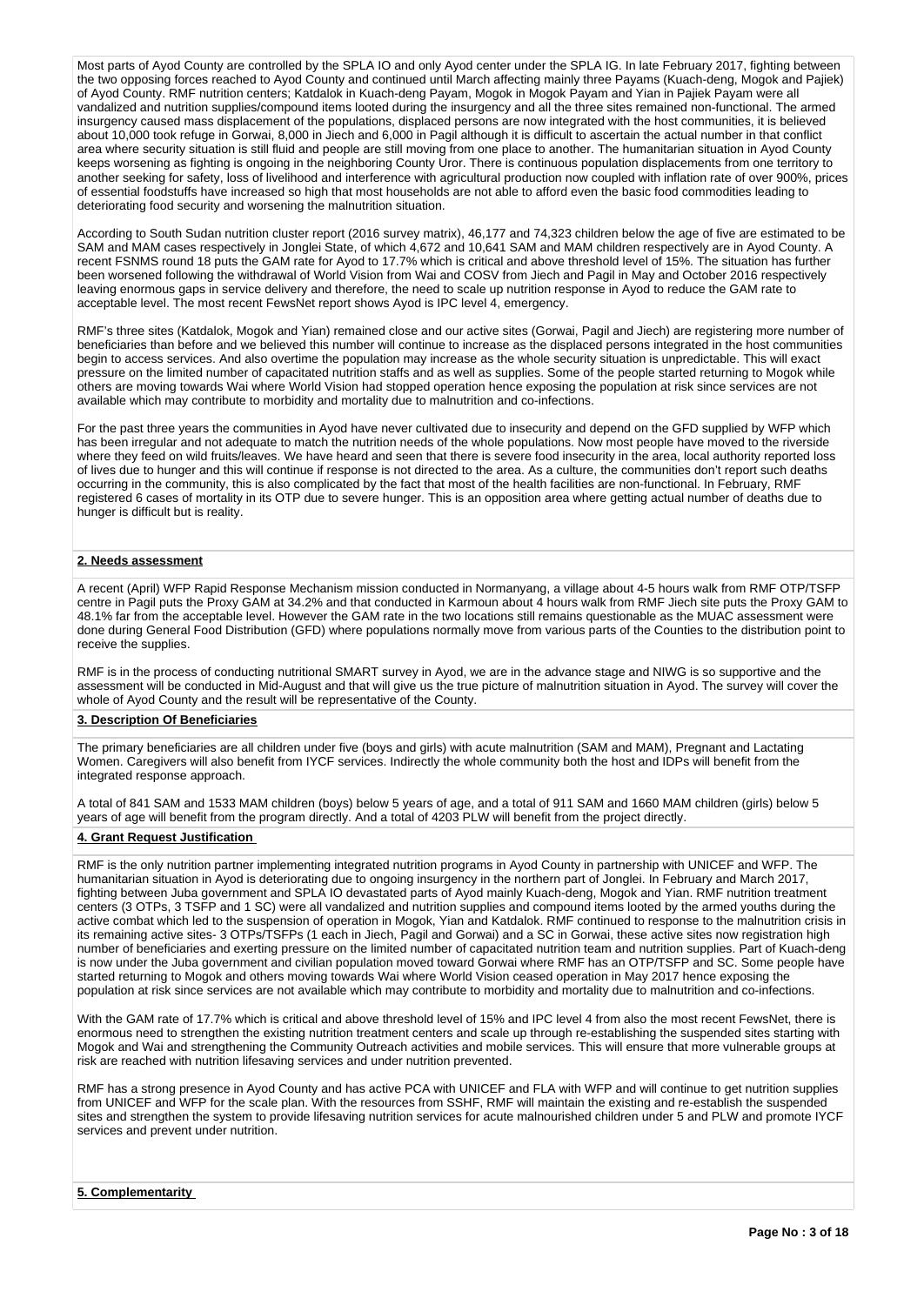The response designed under this project will complement the existing RMF nutrition intervention in Ayod and the scale plan will open up more nutrition treatment sites and strengthen the existing ones to reach more beneficiaries, improve quality of life, prevent under nutrition among the populations at risk and reduce mortality due to malnutrition and its underlining causes among children under five of ages (boys and girls).

### **LOGICAL FRAMEWORK**

#### **Overall project objective**

• Provide lifesaving nutrition services to acutely malnourished children (boys and girls) less than five years of age at least 75% SAM and 60% MAM and 60% pregnant and lactating women (PLW) in the affected areas (Ayod County) through re-establishing 2 OTPs/TSFPs (one each in Mogok and Wai) and 1 SC in Mogok while strengthening the existing 3 OTPs, 3 TSFPs and 1 SC which are registering significant increase of beneficiary numbers due to IDPs and worsening food insecurity for the population in Ayod County. • Increased access to integrated programmes preventing under-nutrition for most venerable at risk, including enhancing IYCF for 60% PLW, BSFP for 30% under five.

| <b>NUTRITION</b>                                                                                              |                                                                                                      |                                 |  |  |  |  |  |  |  |
|---------------------------------------------------------------------------------------------------------------|------------------------------------------------------------------------------------------------------|---------------------------------|--|--|--|--|--|--|--|
| <b>Cluster objectives</b>                                                                                     | Strategic Response Plan (SRP) objectives                                                             | <b>Percentage of activities</b> |  |  |  |  |  |  |  |
| Deliver quality lifesaving management of<br>acute malnutrition for the most vulnerable<br>and at risk.        | SO1: Save lives and alleviate the suffering of<br>those most in need of assistance and<br>protection | 50                              |  |  |  |  |  |  |  |
| Increase access to integrated programmes<br>preventing under nutritionfor the most<br>vulnerable and at risk. | SO1: Save lives and alleviate the suffering of<br>those most in need of assistance and<br>protection | 50                              |  |  |  |  |  |  |  |

**Contribution to Cluster/Sector Objectives :** The RMF design respond plan for Ayod County will significantly provide quality CMAN/IYCF services through re-establishment of suspended OTP/TSFP/SC and strengthening the existing nutrition treatment centers and intensifying community outreach activities, this lifesaving nutrition services will benefit acute malnourished children under 5 of age and pregnant and lactating women. The scale up plan will increase access to the most vulnerable at risk and prevent further under nutrition.

The IYCF mother to mother support groups will continue to provide IYCF information to the community and most people will be reached with adequate IYCF messages.

RMF will collaborate and work together with WASH, Health and FSL partners on the ground to ensure synergies and integrated approach in achievement the overall goals of this project. Collaboration with County Health Department and health actor on the ground will strengthen the referral system and response to HIV/AIDS in emergency.

#### **Outcome 1**

Access and utilization of quality lifesaving nutrition services for management of identified malnourished children (boys and girls) less than five years and PLW improved.

# **Output 1.1**

# **Description**

Number of functioning CMAM sites providing lifesaving nutrition services for acute malnourished children less than 5 years of age and PLW

### **Assumptions & Risks**

- Security situation in Ayod County improves and remains stable
- Availability of nutrition supplies from UNICEF and WFP
- Logistic cluster continues to airlift the nutrition supplies to the CMAM sites
- Weekly UNHAS flight to Ayod remains operational

#### **Indicators**

|                 |                |                                                                                                         | <b>End cycle beneficiaries</b> |                  |  |  | End<br>cycle  |
|-----------------|----------------|---------------------------------------------------------------------------------------------------------|--------------------------------|------------------|--|--|---------------|
| Code            | <b>Cluster</b> | <b>Indicator</b>                                                                                        | Men <sup>1</sup>               | Women Boys Girls |  |  | <b>Target</b> |
| Indicator 1.1.1 | NUTRITION      | [Frontline] Number of nutrition sites providing<br>integrated OTP and TSFP services in the same<br>site |                                |                  |  |  | 5             |

**Means of Verification :** List of functioning CMAM sites RMF monthly OTP and TSFP report

#### **Activities**

#### **Activity 1.1.1**

Re-establish 2 OTPs/TSFPs (1 each in Mogok & Wai) while strengthening the existing 3 OTPs/TSFPs (1 each in Pagil, Jiech and Gorwai) all to provide quality CMAM & IYCF services

#### **Activity 1.1.2**

Re-establish Mogok SC while strengthening that in Gorwai all providing quality in patient care for SAM children with medical complications

#### **Output 1.2**

#### **Description**

Number of beneficiaries accessing OTP, TSFP and SC services

#### **Assumptions & Risks**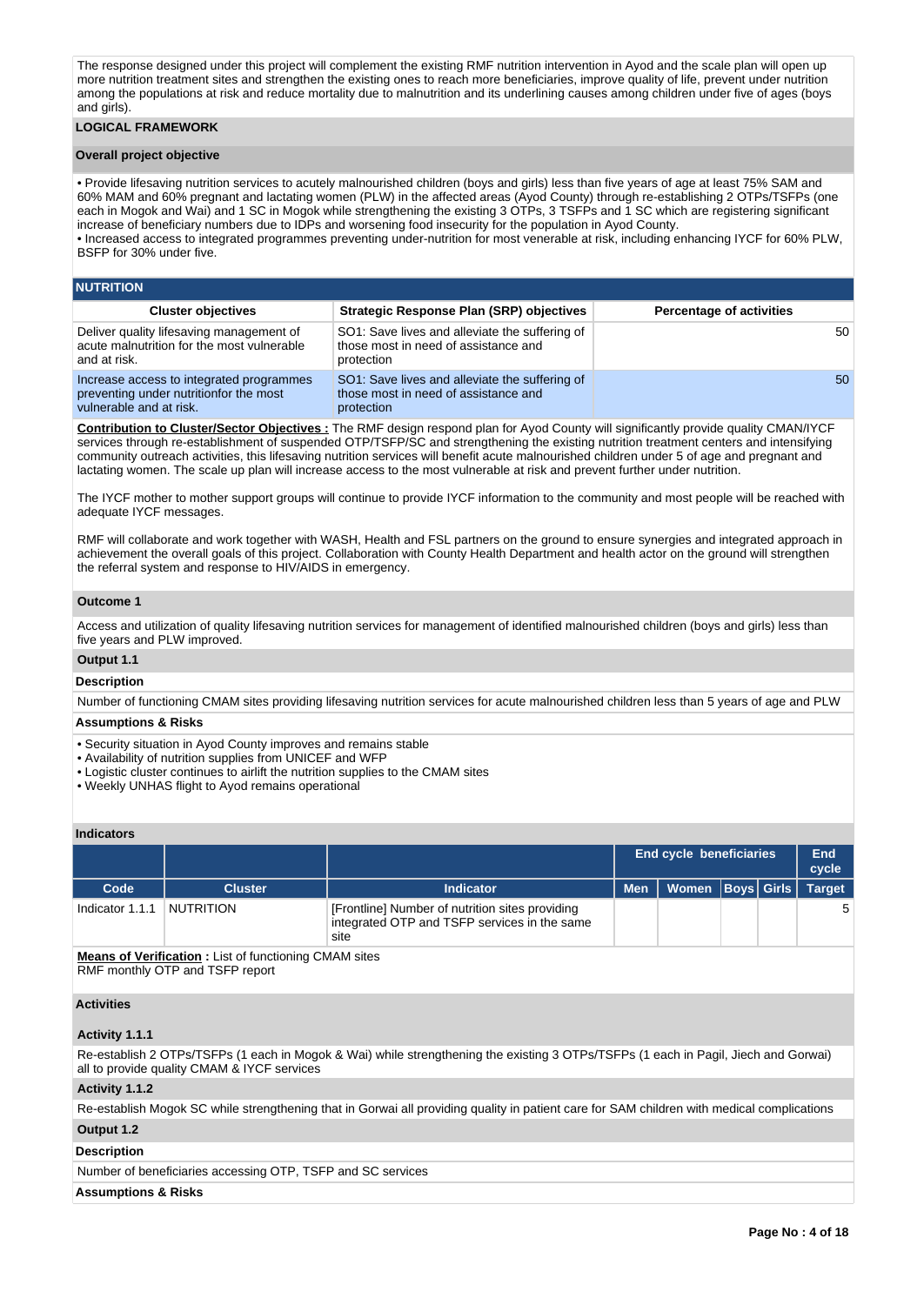Security situation in Ayod County improves and remains stable Availability of nutrition supplies from UNICEF and WFP Logistic cluster continues to airlift the nutrition supplies to the CMAM sites

## **Indicators**

|                                |                                                                                                                                                                                                                                                              |                                                                                                                                                      | <b>End cycle beneficiaries</b> | <b>End</b><br>cycle     |             |              |                     |
|--------------------------------|--------------------------------------------------------------------------------------------------------------------------------------------------------------------------------------------------------------------------------------------------------------|------------------------------------------------------------------------------------------------------------------------------------------------------|--------------------------------|-------------------------|-------------|--------------|---------------------|
| Code                           | <b>Cluster</b>                                                                                                                                                                                                                                               | <b>Indicator</b>                                                                                                                                     | <b>Men</b>                     | Women                   | <b>Boys</b> | Girls        | <b>Target</b>       |
| Indicator 1.2.1                | <b>NUTRITION</b>                                                                                                                                                                                                                                             | [Frontline] Estimated number of girls and boys (6-<br>59 months) newly admitted with SAM in OTPs and<br>treated with RUTF supplies from the pipeline |                                |                         | 841         | 911          | 1,752               |
| OTP registration books of RMF  | <b>Means of Verification:</b> Screening register & reports of RMF                                                                                                                                                                                            |                                                                                                                                                      |                                |                         |             |              |                     |
| Indicator 1.2.2                | <b>NUTRITION</b>                                                                                                                                                                                                                                             | [Frontline] Estimated number of girls and boys (6-<br>59 months) newly admitted with MAM and treated<br>with RUSF supplies from the pipeline         |                                |                         | 1,53<br>3   | 1,66<br>0    | 3,193               |
|                                | <b>Means of Verification:</b> Screening register & reports of RMF<br>TSFP registration books of RMF                                                                                                                                                          |                                                                                                                                                      |                                |                         |             |              |                     |
| Indicator 1.2.3                | NUTRITION                                                                                                                                                                                                                                                    | [Frontline] Number of PLWs with acute<br>malnutrition newly admitted for treatment in TSFP                                                           |                                | 1,343                   |             |              | 1,343               |
|                                | <b>Means of Verification:</b> Screening register & reports of RMF<br>Registration books of RMF (TSFP register)<br>Monitoring/Field visits report of WFP                                                                                                      |                                                                                                                                                      |                                |                         |             |              |                     |
| Indicator 1.2.4                | <b>NUTRITION</b>                                                                                                                                                                                                                                             | [Frontline] Number of children (6-59 months)<br>screened and referred for treatment of either SAM<br>or MAM                                          |                                |                         | 2,37<br>4   | 2,57<br>1    | 4,945               |
|                                | Means of Verification: Screening register & reports of RMF<br>Registration books of RMF (OTP/TSFP register)<br>Monitoring/Field visits report of UNICEF                                                                                                      |                                                                                                                                                      |                                |                         |             |              |                     |
| Indicator 1.2.5                | <b>NUTRITION</b>                                                                                                                                                                                                                                             | [Frontline] Number of girls and boys (6-59<br>months) with SAM screened for malaria and<br>tested positive and treated                               |                                |                         | 168         | 182          | 350                 |
|                                | Means of Verification: Screening register & reports of RMF<br>Registration books of RMF (OTP/TSFP register)<br>Monitoring/Field visits report of UNICEF                                                                                                      |                                                                                                                                                      |                                |                         |             |              |                     |
| <b>Activities</b>              |                                                                                                                                                                                                                                                              |                                                                                                                                                      |                                |                         |             |              |                     |
| Activity 1.2.1                 |                                                                                                                                                                                                                                                              |                                                                                                                                                      |                                |                         |             |              |                     |
|                                |                                                                                                                                                                                                                                                              | Conduct routine screening of children under 5 years of age and PLW both at the facility and community for sign of acute malnutrition                 |                                |                         |             |              |                     |
| Activity 1.2.2                 |                                                                                                                                                                                                                                                              |                                                                                                                                                      |                                |                         |             |              |                     |
|                                |                                                                                                                                                                                                                                                              | Conduct routine community mobilization and mass screening of children under 5 and PLW for sign of acute malnutrition                                 |                                |                         |             |              |                     |
| Activity 1.2.3                 |                                                                                                                                                                                                                                                              |                                                                                                                                                      |                                |                         |             |              |                     |
|                                |                                                                                                                                                                                                                                                              | Provide treatment for identified SAM and MAM children and PLW with provided RUSF and RUFT from the pipeline                                          |                                |                         |             |              |                     |
| Activity 1.2.4                 |                                                                                                                                                                                                                                                              |                                                                                                                                                      |                                |                         |             |              |                     |
|                                |                                                                                                                                                                                                                                                              | Conduct routine screening of SAM and MAM children for malaria and treat and refer appropriately                                                      |                                |                         |             |              |                     |
| Output 1.3                     |                                                                                                                                                                                                                                                              |                                                                                                                                                      |                                |                         |             |              |                     |
| <b>Description</b>             |                                                                                                                                                                                                                                                              |                                                                                                                                                      |                                |                         |             |              |                     |
|                                | Number of nutrition staffs trained and providing quality CMAM services                                                                                                                                                                                       |                                                                                                                                                      |                                |                         |             |              |                     |
| <b>Assumptions &amp; Risks</b> |                                                                                                                                                                                                                                                              |                                                                                                                                                      |                                |                         |             |              |                     |
|                                | Security situation in Ayod County improves and remains stable<br>Availability of nutrition supplies from UNICEF and WFP<br>Logistic cluster continues to airlift the nutrition supplies to the CMAM sites<br>Weekly UNHAS flight to Ayod remains operational |                                                                                                                                                      |                                |                         |             |              |                     |
| <b>Indicators</b>              |                                                                                                                                                                                                                                                              |                                                                                                                                                      |                                |                         |             |              |                     |
|                                |                                                                                                                                                                                                                                                              |                                                                                                                                                      |                                | End cycle beneficiaries |             |              | <b>End</b><br>cycle |
| Code                           | <b>Cluster</b>                                                                                                                                                                                                                                               | <b>Indicator</b>                                                                                                                                     | <b>Men</b>                     | <b>Women</b>            | <b>Boys</b> | <b>Girls</b> | <b>Target</b>       |
| Indicator 1.3.1                | <b>NUTRITION</b>                                                                                                                                                                                                                                             | [Frontline] Number of nutrition sites having<br>required number of OTP and TSFP staff                                                                |                                |                         |             |              | 5                   |
|                                | <b>Means of Verification:</b> Training report<br>Records of the # of people trained & involved in IYCF                                                                                                                                                       |                                                                                                                                                      |                                |                         |             |              |                     |
| <b>Activities</b>              |                                                                                                                                                                                                                                                              |                                                                                                                                                      |                                |                         |             |              |                     |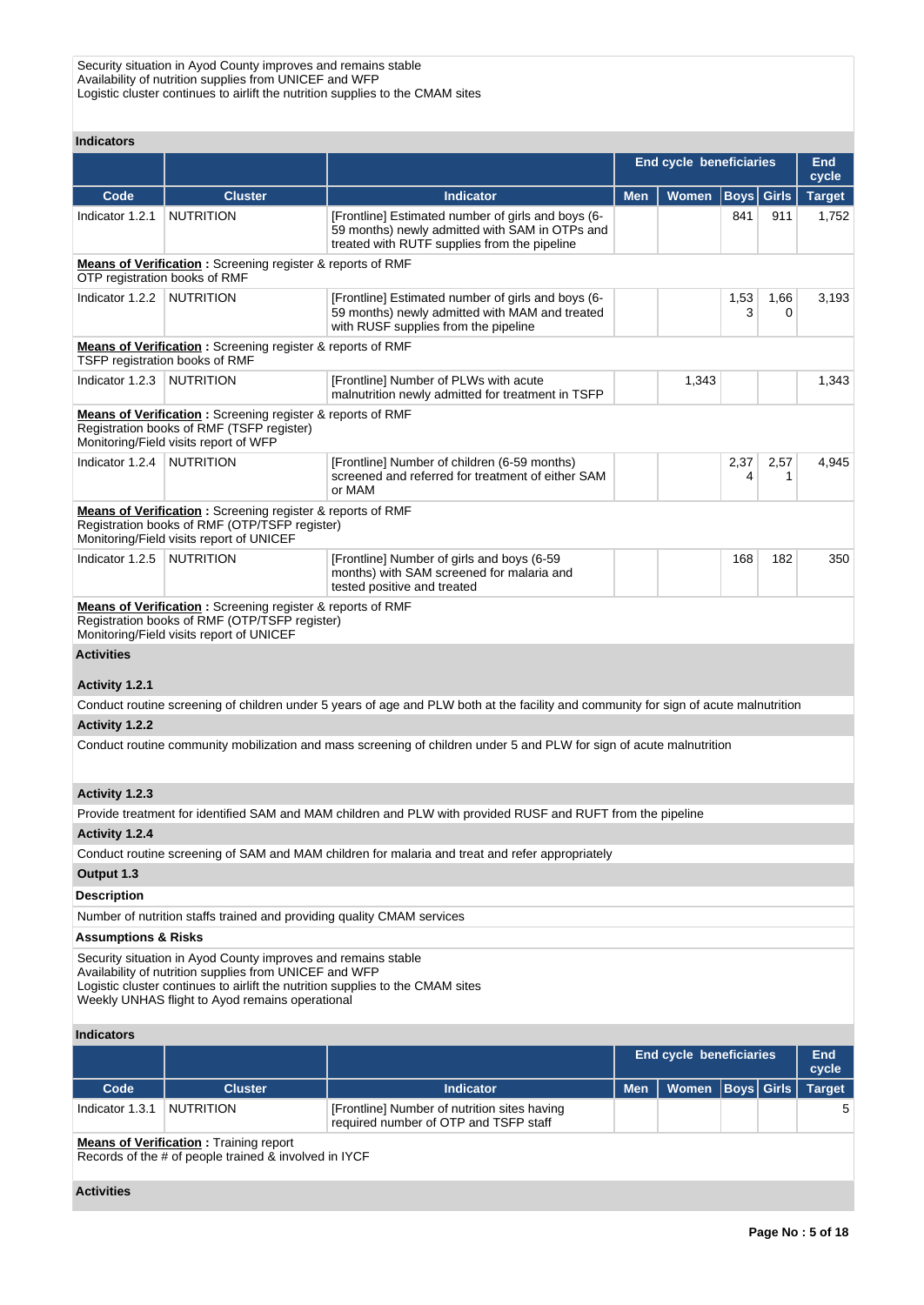## **Activity 1.3.1**

Conduct 5 days training on CMAM/IYCF for 34 RMF nutrition staffs and 1O CHD staffs

#### **Activity 1.3.2**

Conduct basic CMAM/IYCF training for 52 community nutrition volunteers

#### **Activity 1.3.3**

Conduct regular supportive supervision to all the TFP sites to support and mentor nutrition staffs on CMAM/IYCF guidelines

# **Output 1.4**

### **Description**

Number of nutrition ICEs conducted at the facility and the community

#### **Assumptions & Risks**

Security situation in Ayod County improves and remains stable Weekly UNHAS flight to Ayod remains operational

#### **Indicators**

|                                                       |                |                                                                                                       | <b>End cycle beneficiaries</b> |                      |  |  | End<br>cycle  |
|-------------------------------------------------------|----------------|-------------------------------------------------------------------------------------------------------|--------------------------------|----------------------|--|--|---------------|
| Code                                                  | <b>Cluster</b> | <b>Indicator</b>                                                                                      | <b>Men</b>                     | Women   Boys   Girls |  |  | <b>Target</b> |
| Indicator 1.4.1                                       | NUTRITION      | [Frontline] Number of health, WASH, nutrition<br>sessions conducted by community nutrition<br>workers |                                |                      |  |  | 1.008         |
| <b>Means of Verification:</b> Monthly activity report |                |                                                                                                       |                                |                      |  |  |               |

**Activities**

### **Activity 1.4.1**

Conduct routine education sessions on nutrition, health and WASH at the facility and community levels

### **Output 1.5**

**Description**

The proportion of treatment outcomes of the beneficiaries (SAM and MAM) enrolled on OTP/SC and TSFP.

### **Assumptions & Risks**

Security situation in Ayod County improves and remains stable Availability of nutrition supplies from UNICEF and WFP Logistic cluster continues to airlift the nutrition supplies to the CMAM sites Weekly UNHAS flight to Ayod remains operational

#### **Indicators**

|                 |                                                                                                                                                                |                                                                                                                         | <b>End cycle beneficiaries</b> |              |                   |  | <b>End</b><br>cycle |  |  |  |
|-----------------|----------------------------------------------------------------------------------------------------------------------------------------------------------------|-------------------------------------------------------------------------------------------------------------------------|--------------------------------|--------------|-------------------|--|---------------------|--|--|--|
| Code            | <b>Cluster</b>                                                                                                                                                 | <b>Indicator</b>                                                                                                        | <b>Men</b>                     | <b>Women</b> | <b>Boys Girls</b> |  | <b>Target</b>       |  |  |  |
| Indicator 1.5.1 | <b>NUTRITION</b>                                                                                                                                               | [Frontline] Percentage of SAM discharged cured<br>(cure rate) out of the total discharged from TFP<br>(OTP/SC) services |                                |              |                   |  | 75                  |  |  |  |
|                 | <b>Means of Verification:</b> Screening register & reports of RMF<br>Registration books of RMF (OTP/TSFP register)<br>Monitoring/Field visits report of UNICEF |                                                                                                                         |                                |              |                   |  |                     |  |  |  |
| Indicator 1.5.2 | <b>NUTRITION</b>                                                                                                                                               | [Frontline] Percentage of MAM discharged cured<br>(cure rate) out of the total discharged from TSFP<br>services         |                                |              |                   |  | 75                  |  |  |  |
|                 | Means of Verification: Screening register & reports of RMF<br>Registration books of RMF (OTP/TSFP register)<br>Monitoring/Field visits report of UNICEF        |                                                                                                                         |                                |              |                   |  |                     |  |  |  |
| Indicator 1.5.3 | <b>NUTRITION</b>                                                                                                                                               | [Frontline] Percentage of SAM discharged died<br>(death rate) out of the total discharged from TFP<br>(OTP/SC) services |                                |              |                   |  | 10                  |  |  |  |
|                 | <b>Means of Verification:</b> Screening register & reports of RMF<br>Registration books of RMF (OTP/TSFP register)<br>Monitoring/Field visits report of UNICEF |                                                                                                                         |                                |              |                   |  |                     |  |  |  |
| Indicator 1.5.4 | <b>NUTRITION</b>                                                                                                                                               | [Frontline] Percentage of MAM children died<br>(death rate) out of the total discharged from TSFP                       |                                |              |                   |  | 10                  |  |  |  |
|                 | Means of Verification: Screening register & reports of RMF<br>Registration books of RMF (OTP/TSFP register)<br>Monitoring/Field visits report of UNICEF        |                                                                                                                         |                                |              |                   |  |                     |  |  |  |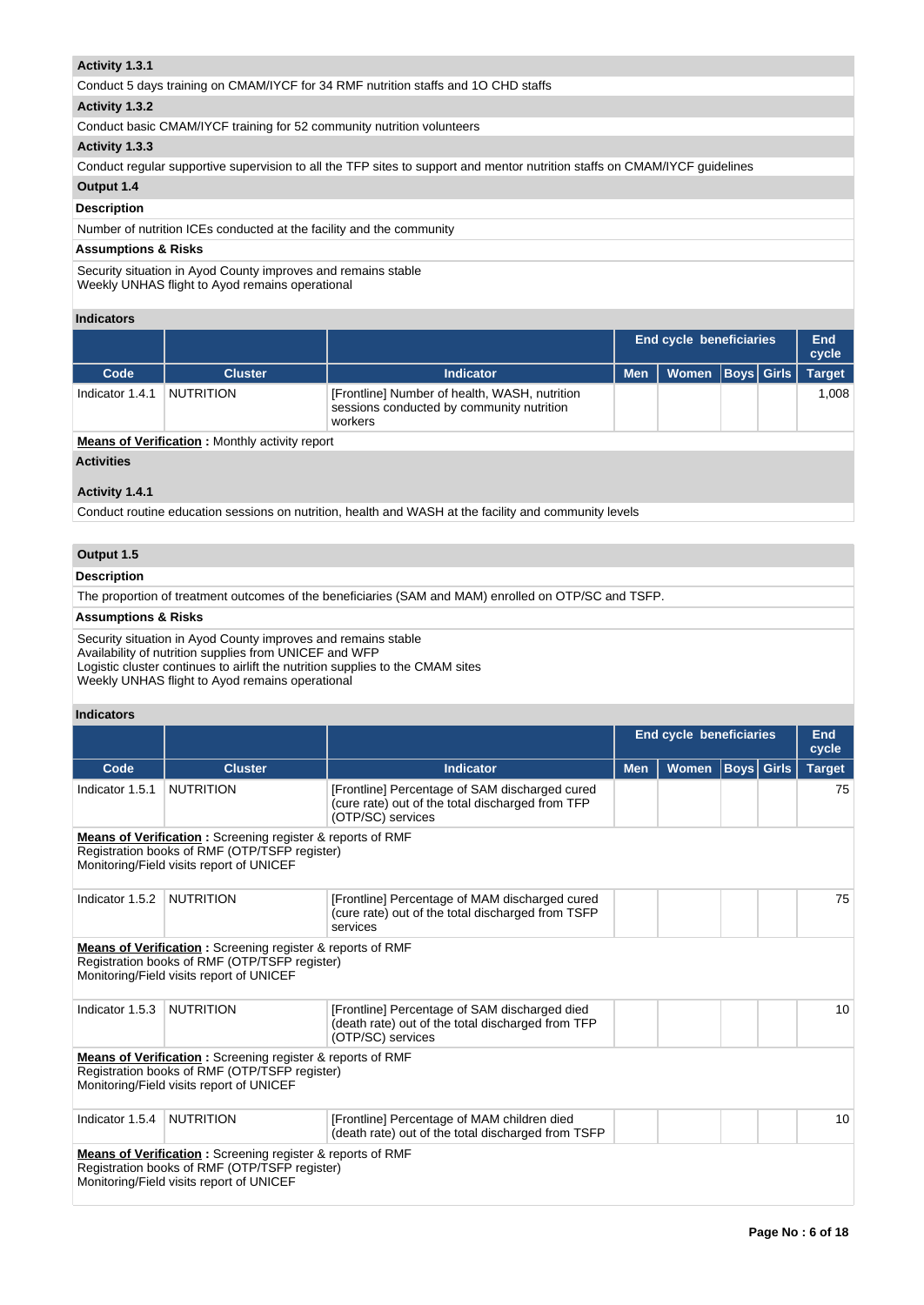| Indicator 1.5.5       | <b>NUTRITION</b>                                                                                                                                               | [Frontline] Percentage of SAM children defaulted<br>(defaulter rate) out of the total discharged from<br>TFP (OTP/SC                      |  |  | 15 |
|-----------------------|----------------------------------------------------------------------------------------------------------------------------------------------------------------|-------------------------------------------------------------------------------------------------------------------------------------------|--|--|----|
|                       | <b>Means of Verification:</b> Screening register & reports of RMF<br>Registration books of RMF (OTP/TSFP register)<br>Monitoring/Field visits report of UNICEF |                                                                                                                                           |  |  |    |
| Indicator 1.5.6       | <b>NUTRITION</b>                                                                                                                                               | [Frontline] Percentage of MAM children died<br>(death rate) out of the total discharged from TSFP                                         |  |  | 15 |
|                       | <b>Means of Verification:</b> Screening register & reports of RMF<br>Registration books of RMF (OTP/TSFP register)<br>Monitoring/Field visits report of UNICEF |                                                                                                                                           |  |  |    |
| <b>Activities</b>     |                                                                                                                                                                |                                                                                                                                           |  |  |    |
| Activity 1.5.1        |                                                                                                                                                                |                                                                                                                                           |  |  |    |
|                       |                                                                                                                                                                | Prepare weekly and monthly activity report and share with nutrition cluster, UNICEF, WFP and MOH.                                         |  |  |    |
|                       |                                                                                                                                                                |                                                                                                                                           |  |  |    |
| <b>Outcome 2</b>      |                                                                                                                                                                |                                                                                                                                           |  |  |    |
| <b>IYCF</b> enhanced. |                                                                                                                                                                | Healthy nutrition behaviours promoted at the facility and community level and under-nutrition prevented among most vulnerable at risk and |  |  |    |

### **Output 2.1**

#### **Description**

Proportion of PLW and caregivers provided with adequate IYCF messages and healthy nutrition behaviours

## **Assumptions & Risks**

• Security situation in Ayod County improves and remains stable

• Weekly UNHAS flight to Ayod remains operational

# **Indicators**

|                 |                  |                                                                                                                                   | <b>End cycle beneficiaries</b> |                      |  | End<br>cycle |               |
|-----------------|------------------|-----------------------------------------------------------------------------------------------------------------------------------|--------------------------------|----------------------|--|--------------|---------------|
| Code            | <b>Cluster</b>   | Indicator                                                                                                                         | <b>Men</b>                     | Women   Boys   Girls |  |              | <b>Target</b> |
| Indicator 2.1.1 | <b>NUTRITION</b> | [Frontline] Number of pregnant and lactating<br>women and caretakers of children 0-23 months<br>reached with IYCF-E interventions |                                | 4.203                |  |              | 4.203         |

### **Means of Verification :** • Monthly activity report

### **Activities**

### **Activity 2.1.1**

Conduct regular education on health including HIV awareness, WASH and nutrition with more focus on IYCF messages at facility and community levels.

# **Output 2.2**

#### **Description**

Number of trained IYCF mother to mother support group

### **Assumptions & Risks**

Security situation in Ayod County improves and remains stable Availability of nutrition supplies from UNICEF and WFP Weekly UNHAS flight to Ayod remains operational

## **Indicators**

|                                                                          |                |                                                                     |            | <b>End cycle beneficiaries</b> |  |  | End<br>cycle  |  |
|--------------------------------------------------------------------------|----------------|---------------------------------------------------------------------|------------|--------------------------------|--|--|---------------|--|
| Code                                                                     | <b>Cluster</b> | <b>Indicator</b>                                                    | <b>Men</b> | Women   Boys   Girls           |  |  | <b>Target</b> |  |
| Indicator 2.2.1                                                          | NUTRITION      | [Frontline] Number of functional mother-to-mother<br>support groups |            |                                |  |  | 30            |  |
| <b>Means of Verification:</b> Monthly activity report<br>Training report |                |                                                                     |            |                                |  |  |               |  |

# **Activities**

# **Activity 2.2.1**

Train and form 10 IYCF mother to mother support groups while maintaining the existing 20.

# **Output 2.3**

**Description**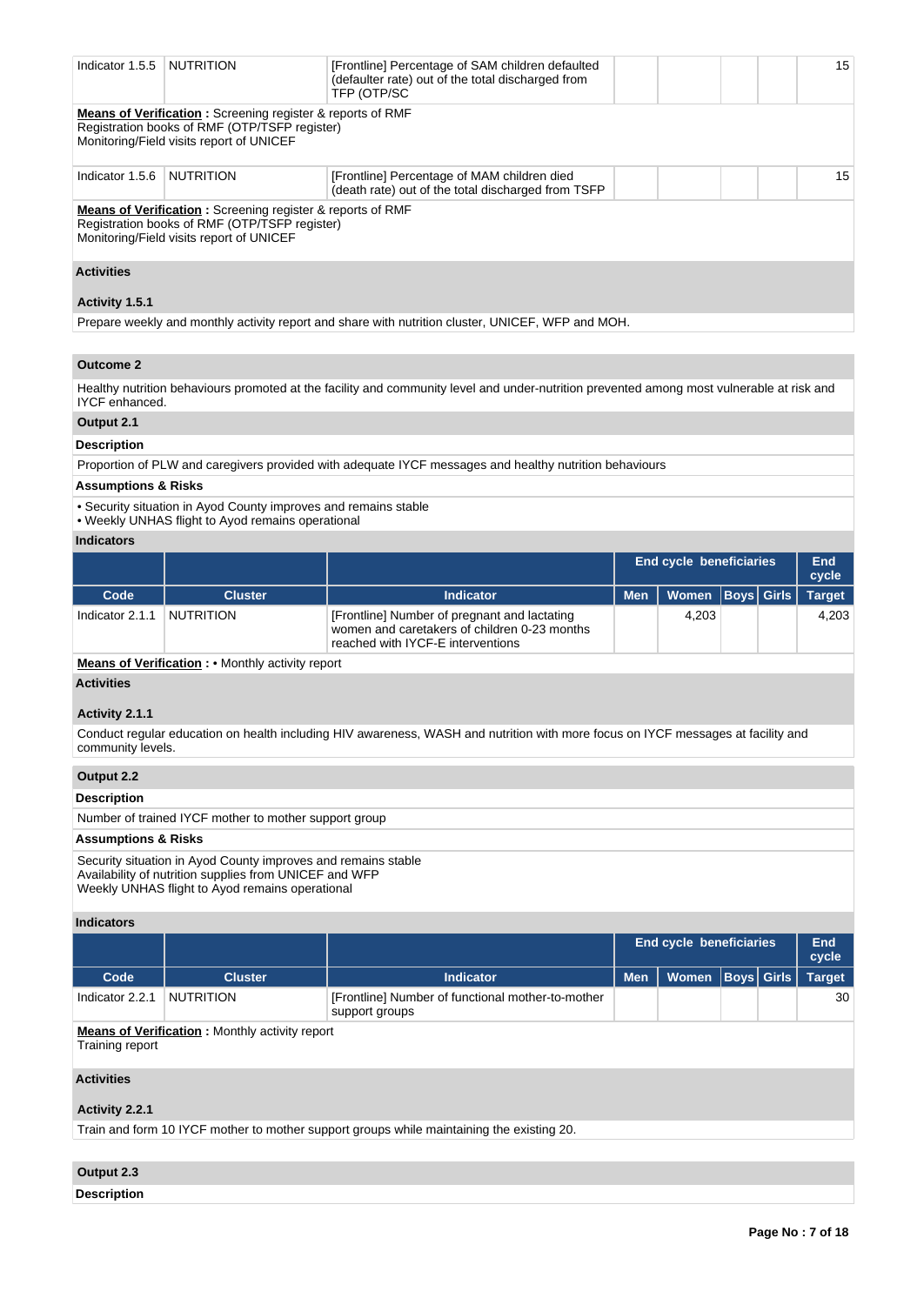#### Number of nutrition staffs trained and providing quality IYCF services

#### **Assumptions & Risks**

Security situation in Ayod County improves and remains stable Availability of nutrition supplies from UNICEF and WFP Logistic cluster continues to airlift the nutrition supplies to the nutrition sites Weekly UNHAS flight to Ayod remains operational

### **Indicators**

|                                               |                  |                                                                                   |            | <b>End cycle beneficiaries</b> |  |  |               |  |  |  |
|-----------------------------------------------|------------------|-----------------------------------------------------------------------------------|------------|--------------------------------|--|--|---------------|--|--|--|
| Code                                          | <b>Cluster</b>   | <b>Indicator</b>                                                                  | <b>Men</b> | Women  Boys  Girls             |  |  | <b>Target</b> |  |  |  |
| Indicator 2.3.1                               | <b>NUTRITION</b> | [Frontline] Number of health workers trained in<br>Infant and Young Child Feeding | 54         | 42                             |  |  | 96            |  |  |  |
| <b>Means of Verification:</b> Training report |                  |                                                                                   |            |                                |  |  |               |  |  |  |

Records of the # of people trained & involved in IYCF

#### **Activities**

## **Activity 2.3.1**

Conduct basic IYCF training for 52 community nutrition volunteers

### **Output 2.4**

**Description** World breastfeeding week organized and celebrated **Assumptions & Risks** Security situation in Ayod County improves and remains stable Weekly UNHAS flight to Ayod remains operational

#### **Indicators**

|                                                                                |                                                      |                                                                                                                                   |            | <b>End cycle beneficiaries</b> |                   |  | End<br>cycle  |  |
|--------------------------------------------------------------------------------|------------------------------------------------------|-----------------------------------------------------------------------------------------------------------------------------------|------------|--------------------------------|-------------------|--|---------------|--|
| Code                                                                           | <b>Cluster</b>                                       | <b>Indicator</b>                                                                                                                  | <b>Men</b> | <b>Women</b>                   | <b>Boys Girls</b> |  | <b>Target</b> |  |
| Indicator 2.4.1                                                                | <b>NUTRITION</b>                                     | Number of nutrition sites participated in the<br>celebration of world breastfeeding week.                                         |            |                                |                   |  | 5             |  |
| <b>Means of Verification: RMF activity report</b><br>Weekly and monthly report |                                                      |                                                                                                                                   |            |                                |                   |  |               |  |
| Indicator 2.4.2                                                                | <b>NUTRITION</b>                                     | [Frontline] Number of pregnant and lactating<br>women and caretakers of children 0-23 months<br>reached with IYCF-E interventions |            | 500                            |                   |  | 500           |  |
|                                                                                | <b>Means of Verification:</b> Weekly activity report |                                                                                                                                   |            |                                |                   |  |               |  |
| <b>Activities</b>                                                              |                                                      |                                                                                                                                   |            |                                |                   |  |               |  |
| Activity 2.4.1                                                                 |                                                      |                                                                                                                                   |            |                                |                   |  |               |  |

To organize the celebration of the world breastfeeding week in each Payam of Ayod County.

### **Outcome 3**

System and capacity strengthened and equitable evidenced based nutrition intervention provided.

### **Output 3.1**

#### **Description**

Number of nutritional SMART survey conducted in Ayod County and result validated by the NIWG.

# **Assumptions & Risks**

Security situation in Ayod County improves and remains stable Logistic cluster able to airlift the survey team to all the selected clusters in Ayod Weekly UNHAS flight to Ayod remains operational

### **Indicators**

|                 |                |                                                                |            | End cycle beneficiaries |  | End<br>cycle  |
|-----------------|----------------|----------------------------------------------------------------|------------|-------------------------|--|---------------|
| Code            | <b>Cluster</b> | <b>Indicator</b>                                               | <b>Men</b> | Women   Boys   Girls    |  | <b>Target</b> |
| Indicator 3.1.1 | NUTRITION      | [Frontline] Number of pre and post SMART<br>surveys undertaken |            |                         |  |               |
| --              | $\cdots$       |                                                                |            |                         |  |               |

**Means of Verification :** Weekly activity report

# Validated survey report

**Activities**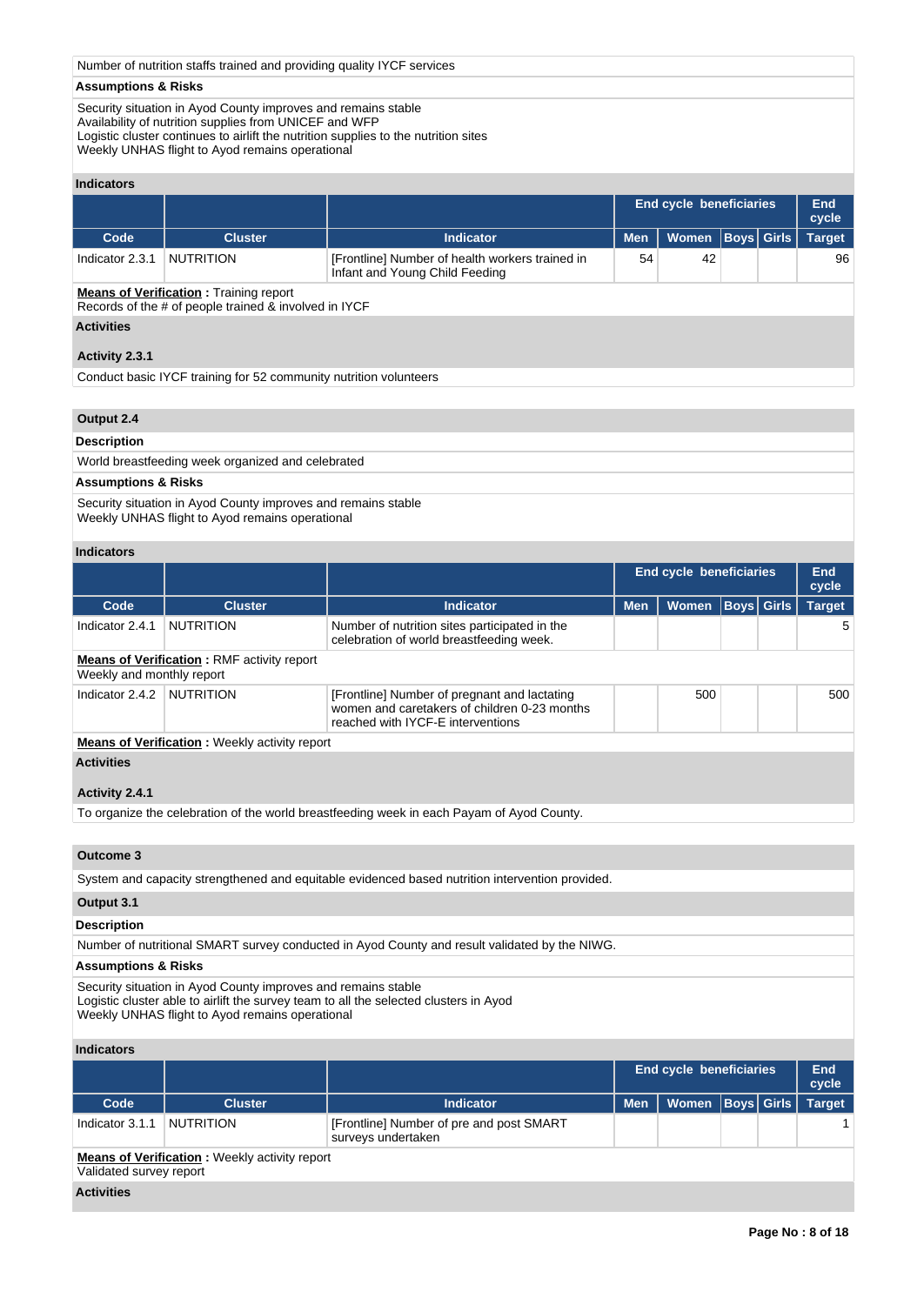## **Activity 3.1.1**

To conduct nutritional SMART survey in Ayod County, produce and disseminate the final report

### **Outcome 4**

Adequate nutritional care provided following multi-selector collaborations.

# **Output 4.1**

## **Description**

Number of nutrition sites with well-furnished WASH equipment

#### **Assumptions & Risks**

Security situation in Ayod County improves and remains stable Weekly UNHAS flight to Ayod remains operational

### **Indicators**

|                                          |                                                                                                                                                                |                                                                                                                                            | <b>End cycle beneficiaries</b> | <b>End</b><br>cycle            |                   |  |               |
|------------------------------------------|----------------------------------------------------------------------------------------------------------------------------------------------------------------|--------------------------------------------------------------------------------------------------------------------------------------------|--------------------------------|--------------------------------|-------------------|--|---------------|
| Code                                     | <b>Cluster</b>                                                                                                                                                 | <b>Indicator</b>                                                                                                                           | <b>Men</b>                     | <b>Women</b>                   | <b>Boys</b> Girls |  | <b>Target</b> |
| Indicator 4.1.1                          | <b>NUTRITION</b>                                                                                                                                               | [Frontline] Number of health, WASH, nutrition<br>sessions conducted by community nutrition<br>workers                                      |                                |                                |                   |  | 610           |
|                                          | Means of Verification: Registration books of RMF (OTP/TSFP register)<br>Monitoring/Field visits report of UNICEF<br>Screening register & report from the sites |                                                                                                                                            |                                |                                |                   |  |               |
| Indicator 4.1.2                          | <b>NUTRITION</b>                                                                                                                                               | Number of facility with installed hand washing<br>equipment                                                                                |                                |                                |                   |  | 5             |
| Facility registration book               | <b>Means of Verification:</b> Monthly activity report                                                                                                          |                                                                                                                                            |                                |                                |                   |  |               |
| <b>Activities</b>                        |                                                                                                                                                                |                                                                                                                                            |                                |                                |                   |  |               |
| Activity 4.1.1                           |                                                                                                                                                                |                                                                                                                                            |                                |                                |                   |  |               |
|                                          | WASH related illness like diarrheal diseases.                                                                                                                  | Conduct education information at the facility and community levels discouraging open defecation, encouraging use of pit latrines to reduce |                                |                                |                   |  |               |
| Activity 4.1.2                           |                                                                                                                                                                |                                                                                                                                            |                                |                                |                   |  |               |
|                                          | To procure and install hand washing equipment at the facility                                                                                                  |                                                                                                                                            |                                |                                |                   |  |               |
| Activity 4.1.3                           |                                                                                                                                                                |                                                                                                                                            |                                |                                |                   |  |               |
|                                          |                                                                                                                                                                | To provide clean safe drinking water at the facility especially OTP for appetite test                                                      |                                |                                |                   |  |               |
| Output 4.2                               |                                                                                                                                                                |                                                                                                                                            |                                |                                |                   |  |               |
| <b>Description</b>                       |                                                                                                                                                                |                                                                                                                                            |                                |                                |                   |  |               |
|                                          |                                                                                                                                                                | Number of nutrition sites supporting HIV positive clients (children and PLW)                                                               |                                |                                |                   |  |               |
| <b>Assumptions &amp; Risks</b>           |                                                                                                                                                                |                                                                                                                                            |                                |                                |                   |  |               |
| Activity report<br>OTP/SC/TSFP registers |                                                                                                                                                                |                                                                                                                                            |                                |                                |                   |  |               |
| <b>Indicators</b>                        |                                                                                                                                                                |                                                                                                                                            |                                |                                |                   |  |               |
|                                          |                                                                                                                                                                |                                                                                                                                            |                                | <b>End cycle beneficiaries</b> |                   |  | End<br>cycle  |
| Code                                     | <b>Cluster</b>                                                                                                                                                 | <b>Indicator</b>                                                                                                                           | <b>Men</b>                     | Women                          | <b>Boys</b> Girls |  | <b>Target</b> |
| Indicator 4.2.1                          | <b>NUTRITION</b>                                                                                                                                               | [Frontline] Number of health, WASH, nutrition<br>sessions conducted by community nutrition<br>workers                                      |                                |                                |                   |  | 610           |
| HF registers                             | <b>Means of Verification:</b> Weekly and monthly activity report                                                                                               |                                                                                                                                            |                                |                                |                   |  |               |
| Indicator 4.2.2                          | <b>NUTRITION</b>                                                                                                                                               | Number of nutrition staffs trained on HIV/AIDS                                                                                             |                                |                                |                   |  | 34            |
|                                          | <b>Means of Verification:</b> Training report<br>Record of the number of people trained and involved in HIV activities                                         |                                                                                                                                            |                                |                                |                   |  |               |
| <b>Activities</b>                        |                                                                                                                                                                |                                                                                                                                            |                                |                                |                   |  |               |
| Activity 4.2.1                           |                                                                                                                                                                |                                                                                                                                            |                                |                                |                   |  |               |
|                                          |                                                                                                                                                                | To establish a robust referral system linking HIV positive patients (children and PLW) to the health facility for comprehensive care.      |                                |                                |                   |  |               |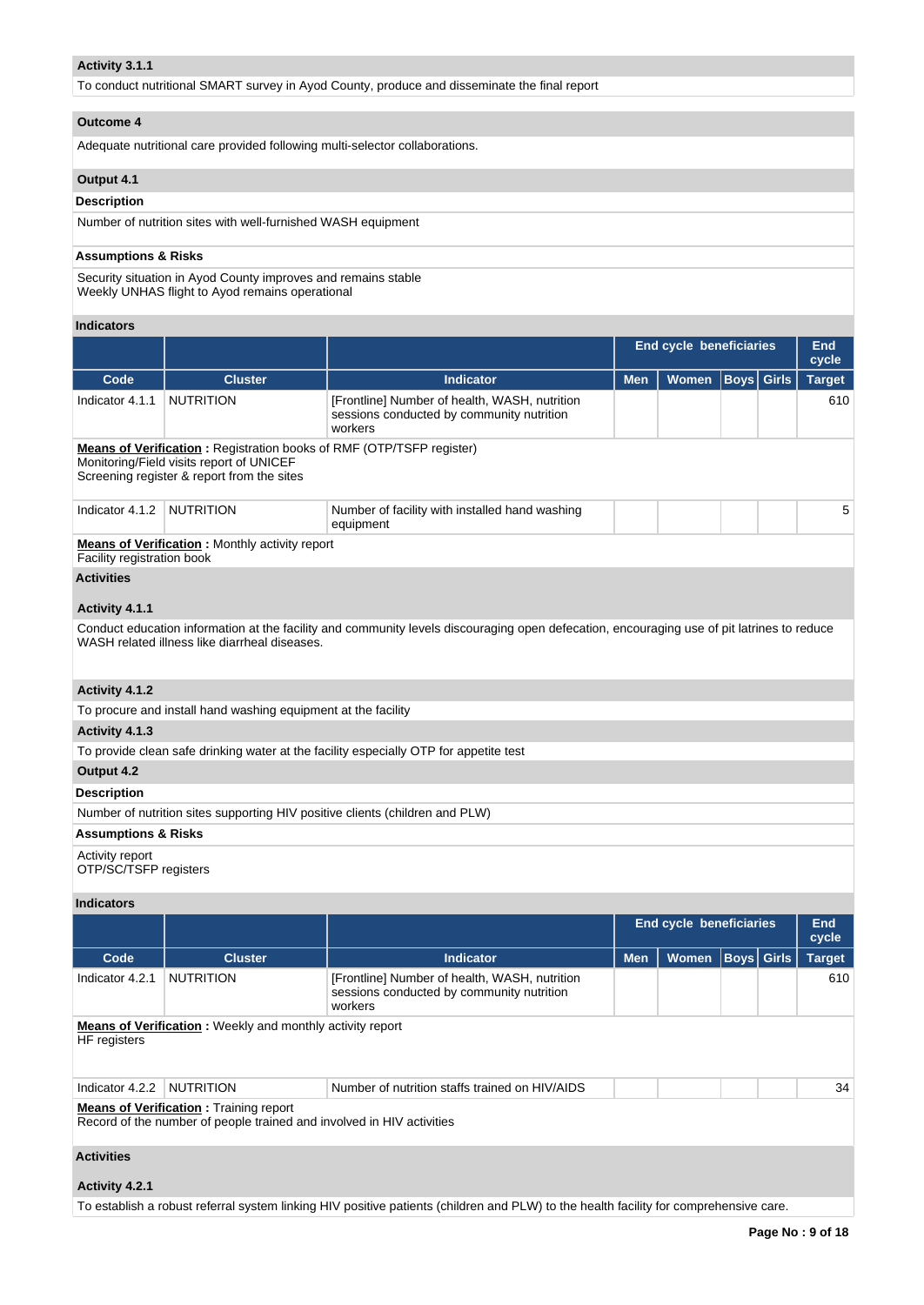## **Activity 4.2.2**

Educate the HIV positive patients on nutrition, WASH related illness and preventive measure including exclusive breastfeeding. **Activity 4.2.3** 

To provide nutritional supplements to HIV positive patients.

### **Activity 4.2.4**

To conduct basic training on HIV/AIDS for the nutrition staffs

# **Output 4.3**

### **Description**

Number of affected population participating in the nutrition intervention programing

## **Assumptions & Risks**

Security situation in Ayod County improves and remains stable Availability of nutrition supplies from UNICEF and WFP Logistic cluster continues to airlift the nutrition supplies to the CMAM sites Weekly UNHAS flight to Ayod remains operational

## **Indicators**

|                                                                                     |                                                                    |                                                                                                                                           |            | <b>End cycle beneficiaries</b> |                   | <b>End</b><br>cycle |
|-------------------------------------------------------------------------------------|--------------------------------------------------------------------|-------------------------------------------------------------------------------------------------------------------------------------------|------------|--------------------------------|-------------------|---------------------|
| Code                                                                                | <b>Cluster</b>                                                     | Indicator                                                                                                                                 | <b>Men</b> | Women                          | <b>Boys Girls</b> | <b>Target</b>       |
| Indicator 4.3.1                                                                     | <b>NUTRITION</b>                                                   | [Frontline] Percentage of PLWs/care givers who<br>are aware of their rights and entitlements with<br>respect to nutrition programs        |            |                                |                   | 60                  |
| <b>Means of Verification:</b> Monthly activity report<br>Facility registration book |                                                                    |                                                                                                                                           |            |                                |                   |                     |
| Indicator 4.3.2                                                                     | <b>NUTRITION</b>                                                   | [Frontline] Percentage of PLWs who consider the<br>complaints mechanisms effective, Confidential<br>and safe.                             |            |                                |                   | 75                  |
| <b>Facility registers</b>                                                           | <b>Means of Verification:</b> Monthly activity report              |                                                                                                                                           |            |                                |                   |                     |
| <b>Activities</b>                                                                   |                                                                    |                                                                                                                                           |            |                                |                   |                     |
| Activity 4.3.1                                                                      |                                                                    |                                                                                                                                           |            |                                |                   |                     |
|                                                                                     | Establish complaint and feedback mechanisms in all nutrition sites |                                                                                                                                           |            |                                |                   |                     |
| Activity 4.3.2                                                                      |                                                                    |                                                                                                                                           |            |                                |                   |                     |
|                                                                                     |                                                                    | Raise awareness and provide information for the beneficiaries on their rights and entitlement in the nutrition sites and in the community |            |                                |                   |                     |
| Activity 4.3.3                                                                      |                                                                    |                                                                                                                                           |            |                                |                   |                     |
|                                                                                     |                                                                    | Involve communities in design, implementation, monitoring and evaluation on the nutrition project                                         |            |                                |                   |                     |
| Defaulter rate <15% (SPHERE)<br>Death rate <10% (SPHERE)                            | <b>Additional Targets: Recovery rate &gt;75% (SPHERE)</b>          |                                                                                                                                           |            |                                |                   |                     |

## **M & R**

# **Monitoring & Reporting plan**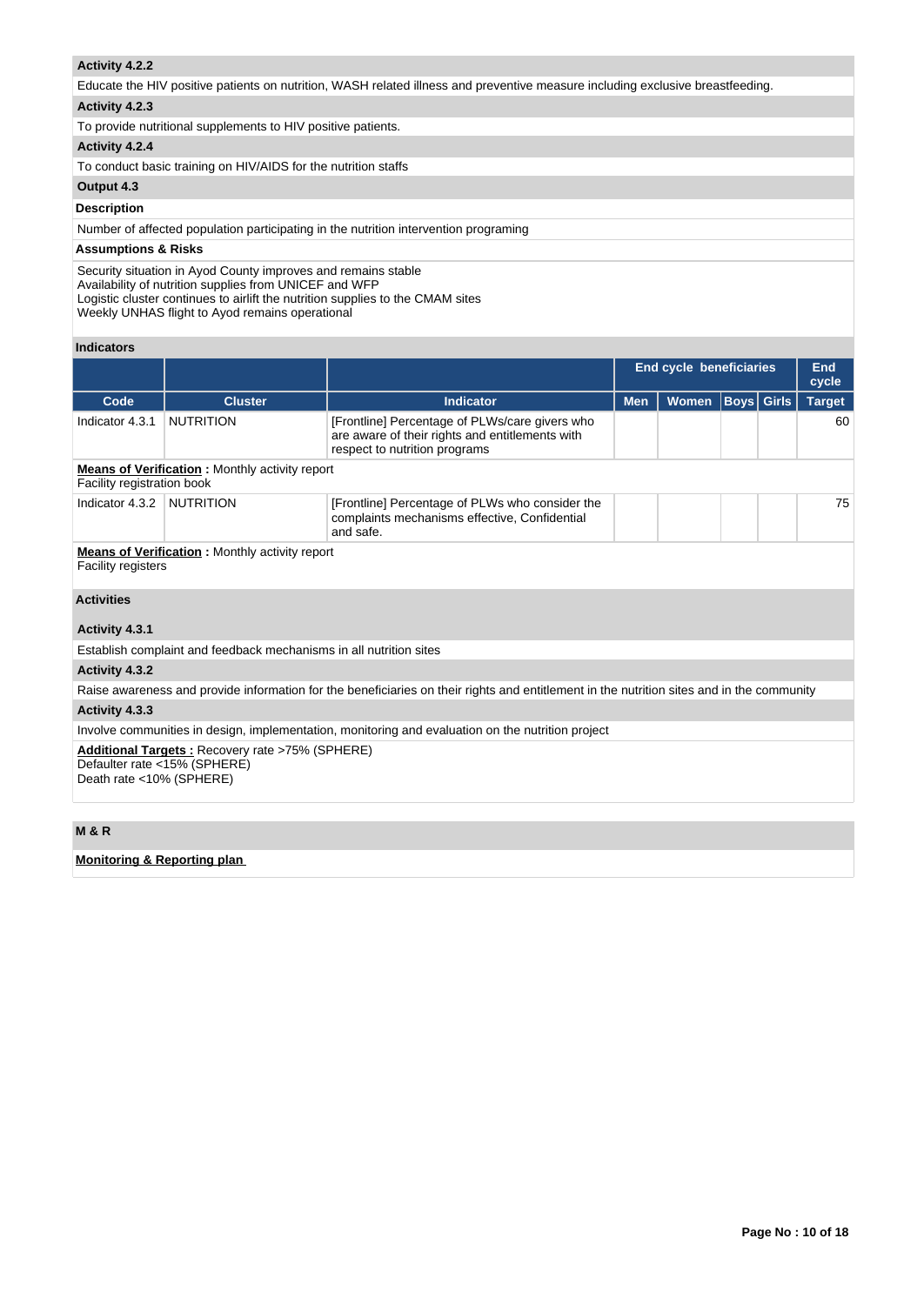RMF has a Nutrition program manager at national level designated to oversee the nutrition program in Avod County. He frequently conducts supportive supervision, mentorship and training at the field sites. The Program manager works hand in hand with M&E Coordinator who compiles all nutrition data from the field sites. RMF will recruit an additional nutrition manager to support the existing one to support the scale up plan. At the field level, each of the RMF Nutrition center is headed by a Nutrition officer who is a relocatable staff recruited from Juba. The nutrition officers have medical background which is an added advantage, he/she works with the CMAM nurses who are also a relocatable staff from Juba. The Nutrition assistants and IYCF counselors are locally recruited staffs who support the nutrition program implementation.

The Nutrition officers at the field sites generate reports on a weekly and monthly basis. He/she then shares these reports with the M&E Coordinator in Juba. The M&E Coordinator then compiles the report from the different sites and feeds these reports into the nutrition data set NIS. The Nutrition program manager cleans the report before sharing it with nutrition cluster, UNICEF and WFP nutrition focal points. He also shares the report with SMoH nutrition focal points. In line with good reporting procedures and tools, RMF has adapted the use of the Nutrition information system (NIS).

RMF has been coordinating and will continue to coordinate the nutrition interventions in Ayod County with the nutrition cluster, UNICEF, WFP and MOH at national and State levels. Basing on the signed agreements with clear scope of work (work plan) RMF will ensure that no duplication exist and will report to relevant Donors based on the activities stipulated in the signed project documents. The M&E coordinator with support of the nutrition program managers will support the field based staffs to aggregate the data based on the indicators set in each project documents, will share the monthly progress report with the cluster, UNICEF and WFP without duplicating.

RMF will ensure that all the nutrition sites use the updated and standardized M&E tools approved by the national MOH of South Sudan, will refresh nutrition staffs on the appropriate use of the tools and proper reporting. Will upgrade some of the sites to use computers for data entry and reporting.

The data that RMF shares with the cluster, UNICEF, WFP and MOH will to monitor the nutrition evolution in the area. Under this grant RMF will strengthen its M&E system further to support the scale up plan.

#### **Workplan**

| <b>Activitydescription</b>                                                                                                                                    | Year |   | $\mathbf{2}$ | 3 |  | 5 | 6 | 8       | 9                       |              | 10 11             | $ 12\rangle$ |
|---------------------------------------------------------------------------------------------------------------------------------------------------------------|------|---|--------------|---|--|---|---|---------|-------------------------|--------------|-------------------|--------------|
| Activity 1.1.1: Re-establish 2 OTPs/TSFPs (1 each in Mogok & Wai) while<br>strengthening the existing 3 OTPs/TSFPs (1 each in Pagil, Jiech and Gorwai) all to | 2017 |   |              |   |  |   |   | $X$ $X$ |                         |              |                   |              |
| provide quality CMAM & IYCF services                                                                                                                          |      |   |              |   |  |   |   |         |                         |              |                   |              |
| Activity 1.1.2: Re-establish Mogok SC while strengthening that in Gorwai all<br>providing quality in patient care for SAM children with medical complications |      |   |              |   |  |   |   | X       |                         |              |                   |              |
|                                                                                                                                                               |      |   |              |   |  |   |   |         |                         |              |                   |              |
| Activity 1.2.1: Conduct routine screening of children under 5 years of age and PLW<br>both at the facility and community for sign of acute malnutrition       | 2017 |   |              |   |  |   |   | X.      | X                       |              | $x \mid x \mid x$ |              |
|                                                                                                                                                               | 2018 | X |              |   |  |   |   |         |                         |              |                   |              |
| Activity 1.2.2: Conduct routine community mobilization and mass screening of<br>children under 5 and PLW for sign of acute malnutrition                       | 2017 |   |              |   |  |   |   | X.      | X.                      | $\mathsf{X}$ | $\mathsf{X}$      | $\mathsf{X}$ |
|                                                                                                                                                               | 2018 | X |              |   |  |   |   |         |                         |              |                   |              |
| Activity 1.2.3: Provide treatment for identified SAM and MAM children and PLW<br>with provided RUSF and RUFT from the pipeline                                | 2017 |   |              |   |  |   |   | X.      | X.                      | ΙX.          | $X$ $X$           |              |
|                                                                                                                                                               | 2018 | X |              |   |  |   |   |         |                         |              |                   |              |
| Activity 1.2.4: Conduct routine screening of SAM and MAM children for malaria and<br>treat and refer appropriately                                            |      |   |              |   |  |   |   |         | $x \mathsf{X}$          |              | $x \times x$      |              |
|                                                                                                                                                               |      | X |              |   |  |   |   |         |                         |              |                   |              |
| Activity 1.3.1: Conduct 5 days training on CMAM/IYCF for 34 RMF nutrition staffs<br>and 1O CHD staffs                                                         | 2017 |   |              |   |  |   |   | X.      | X                       |              |                   |              |
|                                                                                                                                                               | 2018 |   |              |   |  |   |   |         |                         |              |                   |              |
| Activity 1.3.2: Conduct basic CMAM/IYCF training for 52 community nutrition<br>volunteers                                                                     | 2017 |   |              |   |  |   |   | X.      | $\overline{\mathsf{x}}$ |              |                   |              |
|                                                                                                                                                               | 2018 |   |              |   |  |   |   |         |                         |              |                   |              |
| Activity 1.3.3: Conduct regular supportive supervision to all the TFP sites to<br>support and mentor nutrition staffs on CMAM/IYCF guidelines                 | 2017 |   |              |   |  |   |   | X.      | X                       | X.           | $X$ $X$           |              |
|                                                                                                                                                               | 2018 | X |              |   |  |   |   |         |                         |              |                   |              |
| Activity 1.4.1: Conduct routine education sessions on nutrition, health and WASH<br>at the facility and community levels                                      | 2017 |   |              |   |  |   |   | X.      | $\times$                |              | $x \mid x \mid x$ |              |
|                                                                                                                                                               | 2018 | X |              |   |  |   |   |         |                         |              |                   |              |
| Activity 1.5.1: Prepare weekly and monthly activity report and share with nutrition<br>cluster, UNICEF, WFP and MOH.                                          | 2017 |   |              |   |  |   |   | X.      | X                       | X.           | $X$ $X$           |              |
|                                                                                                                                                               |      | X |              |   |  |   |   |         |                         |              |                   |              |
| Activity 2.1.1: Conduct regular education on health including HIV awareness,                                                                                  | 2017 |   |              |   |  |   |   | X       | X                       | <b>X</b>     | ΙX.               | $\mathsf{X}$ |
| WASH and nutrition with more focus on IYCF messages at facility and community<br>2018<br>levels.                                                              |      | X |              |   |  |   |   |         |                         |              |                   |              |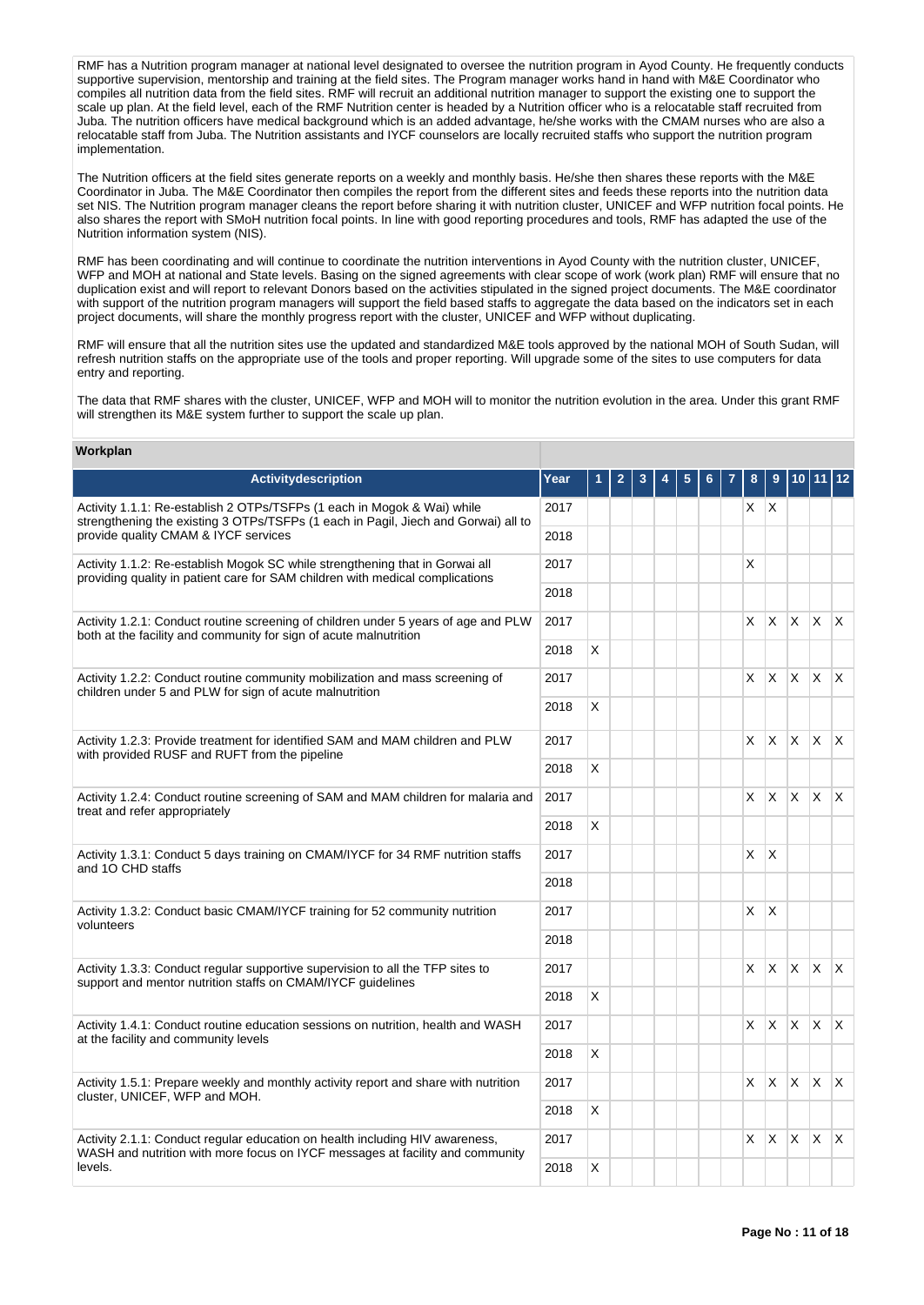| Activity 2.2.1: Train and form 10 IYCF mother to mother support groups while<br>maintaining the existing 20.                                                       | 2017 |    |  | $\times$ | X              |          |                   |              |
|--------------------------------------------------------------------------------------------------------------------------------------------------------------------|------|----|--|----------|----------------|----------|-------------------|--------------|
|                                                                                                                                                                    | 2018 |    |  |          |                |          |                   |              |
| Activity 2.3.1: Conduct basic IYCF training for 52 community nutrition volunteers                                                                                  | 2017 |    |  | X.       | X              |          |                   |              |
|                                                                                                                                                                    | 2018 |    |  |          |                |          |                   |              |
| Activity 2.4.1: To organize the celebration of the world breastfeeding week in each<br>Payam of Ayod County.                                                       | 2017 |    |  | X.       |                |          |                   |              |
|                                                                                                                                                                    | 2018 |    |  |          |                |          |                   |              |
| Activity 3.1.1: To conduct nutritional SMART survey in Ayod County, produce and<br>disseminate the final report                                                    | 2017 |    |  | X        |                |          |                   |              |
|                                                                                                                                                                    | 2018 |    |  |          |                |          |                   |              |
| Activity 4.1.1: Conduct education information at the facility and community levels<br>discouraging open defecation, encouraging use of pit latrines to reduce WASH | 2017 |    |  | X.       | <b>X</b>       | <b>X</b> | $X$ $X$           |              |
| related illness like diarrheal diseases.                                                                                                                           | 2018 | X  |  |          |                |          |                   |              |
| Activity 4.1.2: To procure and install hand washing equipment at the facility                                                                                      | 2017 |    |  | X.       | <b>X</b>       |          | $x \times x$      |              |
|                                                                                                                                                                    | 2018 | X. |  |          |                |          |                   |              |
| Activity 4.1.3: To provide clean safe drinking water at the facility especially OTP for<br>appetite test                                                           | 2017 |    |  | $\times$ | ΙX.            |          | $X$ $X$ $X$       |              |
|                                                                                                                                                                    | 2018 | X  |  |          |                |          |                   |              |
| Activity 4.2.1: To establish a robust referral system linking HIV positive patients<br>(children and PLW) to the health facility for comprehensive care.           | 2017 |    |  | $\times$ | <b>X</b>       |          | $x \mathbf{x}$    |              |
|                                                                                                                                                                    | 2018 | X  |  |          |                |          |                   |              |
| Activity 4.2.2: Educate the HIV positive patients on nutrition, WASH related illness<br>and preventive measure including exclusive breastfeeding.                  | 2017 |    |  | $\times$ | X.             |          | $x \mid x \mid x$ |              |
|                                                                                                                                                                    | 2018 | X  |  |          |                |          |                   |              |
| Activity 4.2.3: To provide nutritional supplements to HIV positive patients.                                                                                       | 2017 |    |  |          | $x \mathsf{X}$ | ΙX.      | $x \times$        |              |
|                                                                                                                                                                    | 2018 | X  |  |          |                |          |                   |              |
| Activity 4.2.4: To conduct basic training on HIV/AIDS for the nutrition staffs                                                                                     | 2017 |    |  |          | $x \mid x$     |          |                   |              |
|                                                                                                                                                                    | 2018 |    |  |          |                |          |                   |              |
| Activity 4.3.1: Establish complaint and feedback mechanisms in all nutrition sites                                                                                 | 2017 |    |  | X.       | $\mathsf{X}$   | ΙX.      | $\mathsf{X}$      | $\mathsf{X}$ |
|                                                                                                                                                                    | 2018 | X  |  |          |                |          |                   |              |
| Activity 4.3.2: Raise awareness and provide information for the beneficiaries on<br>their rights and entitlement in the nutrition sites and in the community       | 2017 |    |  | X.       | X.             | X.       | $x \times$        |              |
|                                                                                                                                                                    | 2018 | X  |  |          |                |          |                   |              |
| Activity 4.3.3: Involve communities in design, implementation, monitoring and<br>evaluation on the nutrition project                                               | 2017 |    |  | X.       | X.             |          | $X \mid X \mid X$ |              |
|                                                                                                                                                                    | 2018 | X  |  |          |                |          |                   |              |

## **OTHER INFO**

#### **Accountability to Affected Populations**

RMF's approach of operation normally focused on a person as a whole by providing medical/physical, emotional, economic and social support. There is normally accountability and feedback mechanism in place to ensure that complains from the affected populations are registered and addressed promptly and appropriately so as to improve quality of service delivery.

RMF always encourages the participation of the affected populations in management and implementation of the project, all our team on the ground are South Sudanese nationals and some are recruited from the affected population, under this project RMF will recruit more nationals both from Juba levels and from the affected populations. RMF team in all the sites of operation will continue to meet and discuss with the Payam administration, local areal leaders/chiefs regularly about the progress, challenges, lessons learnt and the way forward.

RMF works closely with Jonglei State Ministry of Health and Ayod County Health Department (CHD). RMF will continue to build the capacity of its nutrition staffs through supportive supervisions, mentorship and refresher trainings. We also encourage and invite participants from the CHD where applicable for training so as to build their capacity in nutrition programming and also encouraging integration of nutrition activities into the existing government health facilities. RMF conducts quarterly participatory learning meetings involving community leaders/members, CHD and political wing to discuss progress and challenges and jointly decide on the way forward. We will continue doing this until the CHD is probably in a position to run nutrition services with capacitated local staff.

RMF approach ensures transparency in our work, and is shared with the affected populations as per the organizational procedures and policies so that they can make informed decisions.

#### **Implementation Plan**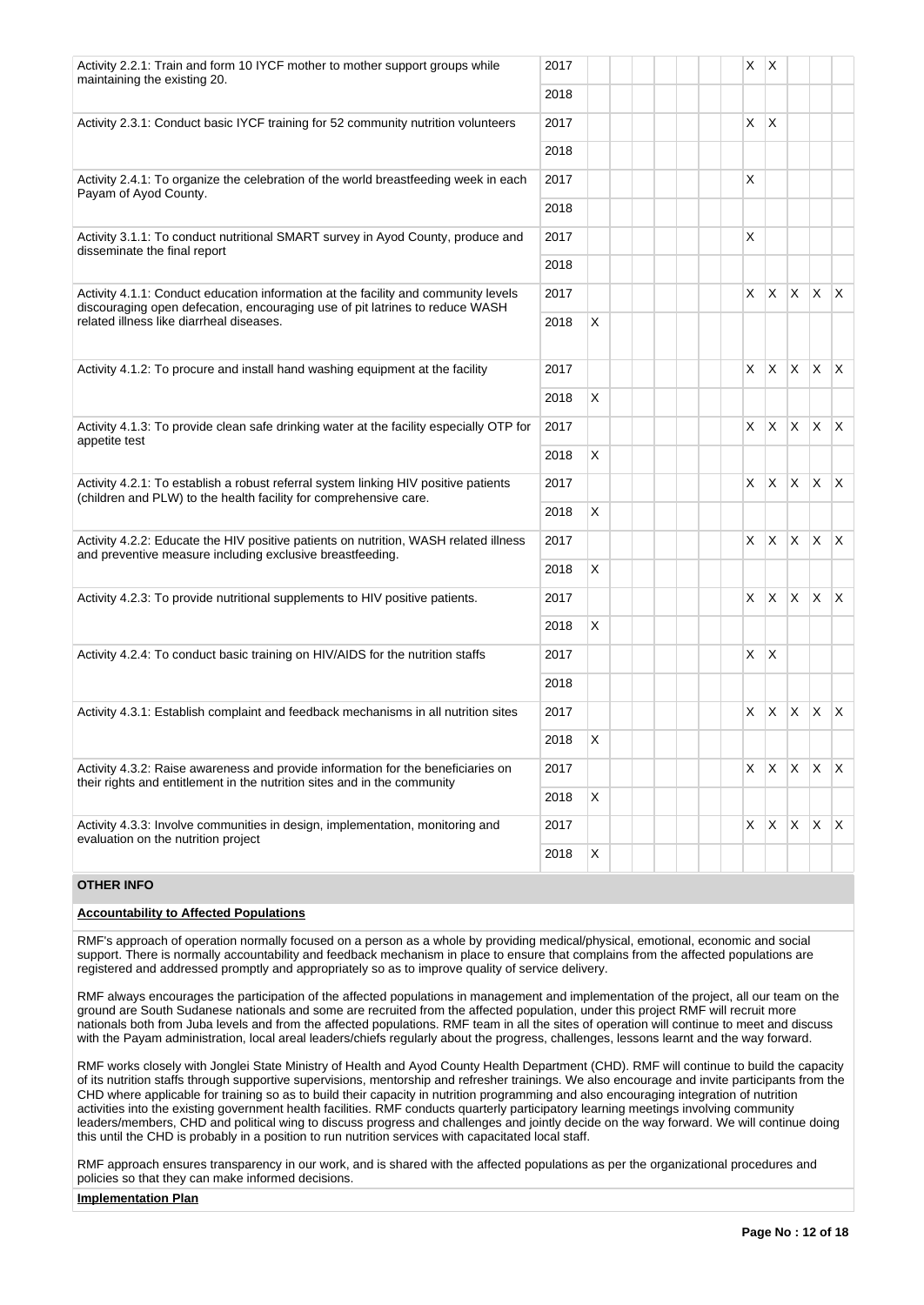RMF has a strong presence in Ayod and currently active in three sites- Jiech, Pagil and Gorwai and has an active MOU with the County Health Department hence scaling up response in the area will be easy. Our local staffs who were supporting Mogok site are still leaving in the area hence will easily recall them and re-establishment of Mogok will be swiftly done and for Wai will integrate some of the local staffs of CHD and those working with World Vision before pulling out from the area.

RMF is also in process of recruiting an additional nutrition program manager to support the scale up plan and together with the exiting nutrition program manager and M&E coordinator will implement the program basing of designed work plan under this project. During the implementation, RMF will ensure robust monitoring of the processes to ensure excellent program performance and outcome.

RMF will comply and work closely with nutrition cluster and share the progress (achievements and challenges) regularly. The work plan will guide our implementation of the project under this grant and RMF will inform the nutrition cluster in case there will change of plan due to unforeseen circumstances.

#### **Coordination with other Organizations in project area**

| Name of the organization | Areas/activities of collaboration and rationale                                                                                                                                                                                                                                                                                                                                                                                                                                                                                                                                                                                                                                                                                                                                                                                                                                                                                                                                                                                                                                                                      |
|--------------------------|----------------------------------------------------------------------------------------------------------------------------------------------------------------------------------------------------------------------------------------------------------------------------------------------------------------------------------------------------------------------------------------------------------------------------------------------------------------------------------------------------------------------------------------------------------------------------------------------------------------------------------------------------------------------------------------------------------------------------------------------------------------------------------------------------------------------------------------------------------------------------------------------------------------------------------------------------------------------------------------------------------------------------------------------------------------------------------------------------------------------|
| <b>CMD</b>               | CMD is a partner in Ayod implementing WASH and education<br>programs and currently responding to outbreak of Acute Watery<br>Diarrhoea in the area. RMF will work closely with them to in the<br>following areas. Addressing WASH related illnesses like diarrhoeal<br>diseases. Provision of clean safe drinking water at the facility<br>especially for appetite test and hand washing. Provision of materials<br>for sinking pit latrines at the nutrition treatment centres and<br>discouraging open defecations. Involving the school teaching staffs<br>in disseminating messages on nutrition, health and WASH Both<br>partners will conduct Integrated WASH, Health and Nutrition<br>education at the facility and the community. Establish a robust<br>referral mechanism linking the nutrition to primary health care system<br>RMF will participate in the testing and treatment of uncomplicated<br>malaria at the nutrition centres. RMF and CMD will strengthen<br>provision of WASH services in the communities surrounding the<br>nutrition sites including nutrition, health and hygiene promotion. |
| <b>ADA</b>               | ADA is a partner on the ground doing child protection and RMF will<br>collaborate with them in the following areas. Strengthening referral<br>system to ensure emergency feeding for children at the nutrition<br>centres. Training nutrition staffs to identification and referral of GBV<br>cases to nearby centres. Incorporating child protection messages<br>including prevention and response and services into nutrition, health<br>and WASH outreach and awareness activities.                                                                                                                                                                                                                                                                                                                                                                                                                                                                                                                                                                                                                               |

## **Environment Marker Of The Project**

A+: Neutral Impact on environment with mitigation or enhancement

#### **Gender Marker Of The Project**

2a-The project is designed to contribute significantly to gender equality

#### **Justify Chosen Gender Marker Code**

RMF nutrition approach is designed in a way that all children under 5 boys or girls, PLW/caretakers benefit from the services without discrimination.

The community approach involves participation of community leaders, members of all sexes and age group. Ensures that the needs of each category of people are provided.

RMF offers equally opportunity for males and females; in our nutrition sites the proportion of female staff recruited is 45.7% and this percentage will continue to increase as we scale up the response in Ayod.

#### **Protection Mainstreaming**

RMF nutrition approach is designed in such a way that all children under 5 years of age, boys and girls, benefit from the integrated nutrition services equitably without discrimination. Pregnant and Lactating Women (PLW) and caretakers (females and males) also benefit from the services without any discrimination. The community approach involves participation of community leaders, community members of both genders (Men and Women). This ensures that needs of each category of people are taken care for.

RMF offers equal opportunity for males and females; in our existing OTPs and SCs the proportion of female staff is 42.7%, this will continue to increase as we open more sites. RMF considers female empowerment as a priority and will continue to encourage and support females at all levels.

All existing 20 IYCF mother to mother support groups are female and more 10 groups will be formed under this project. This will empower the women in the community.

The direct beneficiaries under this project are segregated by age and sex (boys, girls, women and men) to ensure that each group is cared for since each group response differently to external shocks and the vulnerability also various. Normally women especially PLW and girls are prompt to vulnerability in any external shocks. The project is designed to respond to identified needs of children (boys and girls), women and men. Also precaution taken to cover GBVs and ensuring no constraint to accessibility to the services.

#### **Country Specific Information**

#### **Safety and Security**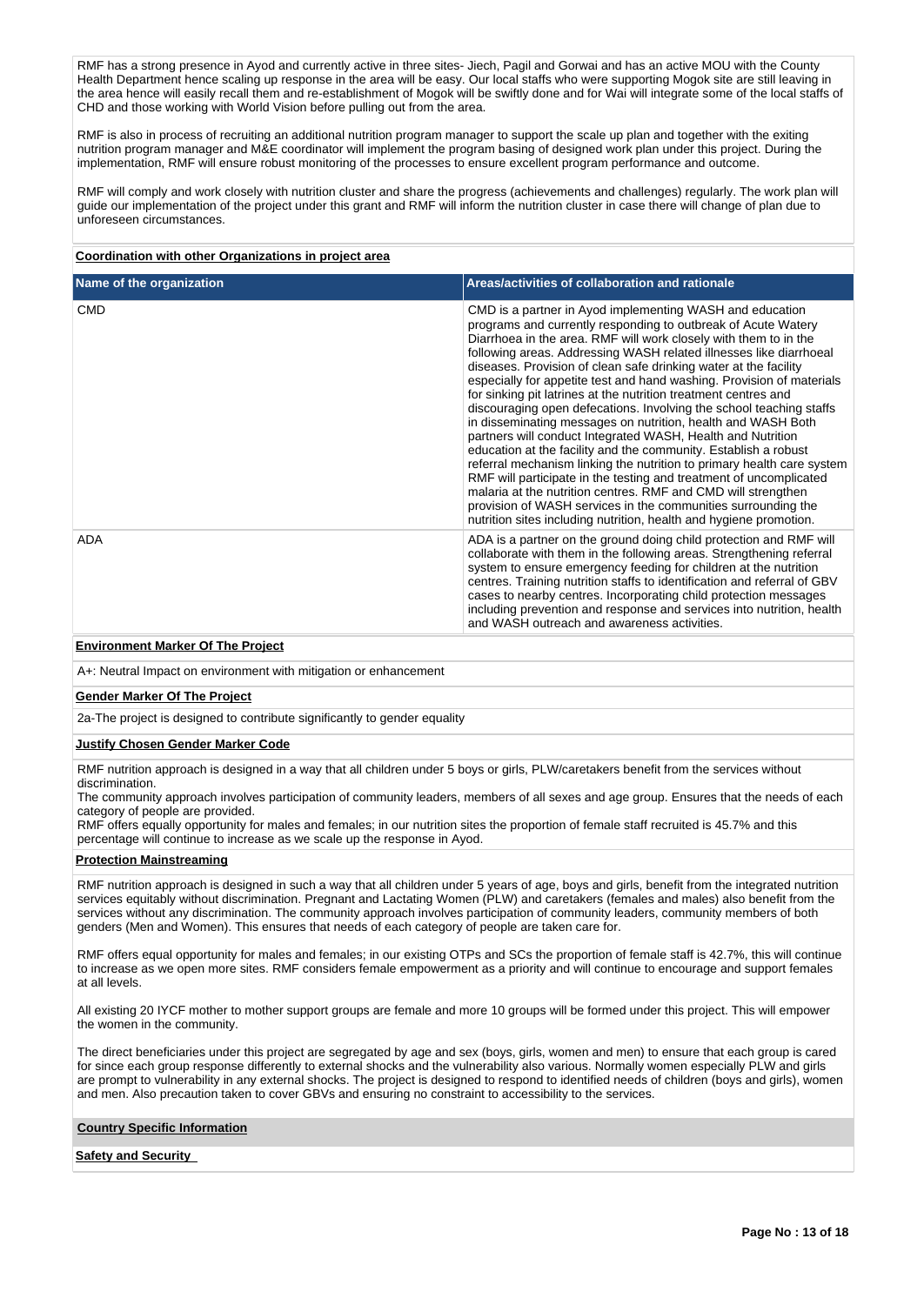Generally the security in the country is still fluid following the resumption of armed confrontation in Juba in July 8, 2016. The fighting now spread to most parts of the countries and Ayod County is not an exception. Population displacement continuous and security situation is unpredictable.

Juba is relatively calm and RMF staffs operating in the main coordination office will continue to monitor the situation and regularly participate in security briefing provided by NGO forum and UNDSS.

In Ayod, all our areas of operations are under the SPLA-IO and will continue to work closely with SSRA (South Sudan Rehabilitation Authority) in the SPLA IO area and get daily security update. Measures are in placed to evacuate/relocate staffs in case of life threatening security situation.

#### **Access**

Generally access to Ayod is so challenging and pose very huge logistical challenges and is so expensive. Roads are not passable and complicated by deteriorating security situation in the country.

All the areas in Ayod will be accessed through UNHAS operated helicopter which is so expensive, to charter UNHAS helicopter cost about \$(16,000- 20,000) per a trip. Occasionally places like Jiech, Pagil and Gorwai can be accessed through fixed wing aircraft only during dry season.

RMF will hire the UNHAS helicopter to drop the re-establishment materials to Mogok and Wai and for replenishment of nutrition supplies will coordinate with logistic cluster.

RMF will access most of the sites through the weekly UNHAS flight which in most cases not reliable and the chances of cancellation is high especially when the number of passengers travelling is low.

### **BUDGET**

| Code | <b>Budget Line Description</b>                                                                                                                                                                                                                                                                                                                                                                                                            |   | D/S Quantity Unit | cost                  | <b>Duration</b><br>Recurran charged<br>ce | $\frac{9}{6}$<br>to CHF | <b>Total Cost</b> |  |  |
|------|-------------------------------------------------------------------------------------------------------------------------------------------------------------------------------------------------------------------------------------------------------------------------------------------------------------------------------------------------------------------------------------------------------------------------------------------|---|-------------------|-----------------------|-------------------------------------------|-------------------------|-------------------|--|--|
|      | 1. Staff and Other Personnel Costs                                                                                                                                                                                                                                                                                                                                                                                                        |   |                   |                       |                                           |                         |                   |  |  |
| 1.1  | Remuneration for 2 nutrition officers                                                                                                                                                                                                                                                                                                                                                                                                     | D |                   | $2 \mid 1,400$<br>.00 | 6                                         | 100.00                  | 16,800.00         |  |  |
|      | 2 nutrition officers, 1 each in the site to be re-established (Mogok and Wai) to oversee the actual implementation of the integrated<br>nutrition program in each site, 1pax budgeted at \$1400/month for entire project circle (6 months), 100% charge to SSHF                                                                                                                                                                           |   |                   |                       |                                           |                         |                   |  |  |
| 1.2  | Remuneration for 5 nutrition nurses                                                                                                                                                                                                                                                                                                                                                                                                       | D |                   | 5 920.0<br>$\Omega$   | 6                                         | 100.00                  | 27,600.00         |  |  |
|      | 5 nutrition nurses (3 to support the SC/OTP/TSFP to be re-established in Mogok, 1 for Wai and 1 to support the existing site in<br>Gorwai which has OTP/TSFP/SC) the nurses will manage the SC and also support the work at OTP/TSFP, 1pax budgeted at<br>\$920/month for entire project circle (6 months), 100% charge to SSHF                                                                                                           |   |                   |                       |                                           |                         |                   |  |  |
| 1.3  | Remuneration for 1 Clinical officer                                                                                                                                                                                                                                                                                                                                                                                                       | D |                   | $1 \mid 1,300$<br>.00 | 6                                         | 100.00                  | 7,800.00          |  |  |
|      | 1 Clinical Officer to consult/review and manage the SAM children in SC to be re-established in Mogok and train other staffs in<br>inpatient care, 1pax budgeted at \$1300/month and charge 100% to SSHF                                                                                                                                                                                                                                   |   |                   |                       |                                           |                         |                   |  |  |
| 1.4  | Remuneration for 5 nutrition assistants                                                                                                                                                                                                                                                                                                                                                                                                   | D |                   | 5 450.0<br>0          | 6                                         | 100.00                  | 13,500.00         |  |  |
|      | 5 nutrition assistants (3 to support the SC/OTP/TSFP to be re-established in Mogok, 1 for Wai and 1 to support the existing site<br>in Gorwai which has OTP/TSFP/SC) the nutrition assistants will conduct health/nutrition/hygiene education, screening, enrolling<br>SAM/MAM children and PLW on treatment and assist in outreach activities, 1pax budgeted at \$450/month for entire project circle<br>(6 months), 100% charge to SSHF |   |                   |                       |                                           |                         |                   |  |  |
| 1.5  | Remuneration for 5 IYCF counsellors                                                                                                                                                                                                                                                                                                                                                                                                       | D |                   | 5 450.0<br>$\Omega$   | 6                                         | 100.00                  | 13,500.00         |  |  |
|      | 5 IYCF counsellors (3 to support the SC/OTP/TSFP to be re-established in Mogok, 1 for Wai and 1 to support the existing site in<br>Gorwai which has OTP/TSFP/SC) the IYCF counselors will promotes IYCF activties, also support the running of OTP/TSFP and<br>the SC; budgeted at \$450/pax/month for entire project circle (6 months), 100% charge to SSHF                                                                              |   |                   |                       |                                           |                         |                   |  |  |
| 1.6  | Remuneration for 1 nutrition program manager                                                                                                                                                                                                                                                                                                                                                                                              | D |                   | $1 \mid 2,500$<br>.00 | 6                                         | 50.00                   | 7,500.00          |  |  |
|      | The nutrition manager will support the existing manager in overseeing the scale up response and will assist in re-establishing<br>Mogok and Wai and support the team in the field through training and mentorship. Also participating in the coordinating RMF<br>nutrition activities with nutrition cluster, UNICEF, WFP and other Donors/Partners; budgeted @2500; 50% charge to<br>SSHFbudgeted @2500; 50% charge to SSHF              |   |                   |                       |                                           |                         |                   |  |  |
| 1.7  | Incentives for 27 Community Nutrition Volunteers (CNVs)                                                                                                                                                                                                                                                                                                                                                                                   | D |                   | 27 15.00              | 6                                         | 100.00                  | 2,430.00          |  |  |
|      | The CNVs conduct community mobilization/outreach activities, defaulter tracing and refer the cases to the treatment centre, 10<br>for Mogok, 8 for Wai and 3 each to strengthen the existing sites (Gorwai, Pagil and Jiech); 1pax budgeted at \$15/month, 100%<br>charge to SSHF                                                                                                                                                         |   |                   |                       |                                           |                         |                   |  |  |
| 1.8  | <b>Remuneration for 5 Security Guards</b>                                                                                                                                                                                                                                                                                                                                                                                                 | D |                   | 5 200.0<br>$\Omega$   | 6                                         | 100.00                  | 6,000.00          |  |  |
|      | The security guards to provide security for the warehouse/storage facility at the site to ensure safety of the nutrition supplies and<br>compound items, 2 for Wai and 3 for Mogok, 1 pax budgeted @ \$200/month and 100% charged to SSHF.                                                                                                                                                                                                |   |                   |                       |                                           |                         |                   |  |  |
| 1.9  | Remuneration for 5 cleaners                                                                                                                                                                                                                                                                                                                                                                                                               | D |                   | 5 200.0<br>0          | 6                                         | 100.00                  | 6,000.00          |  |  |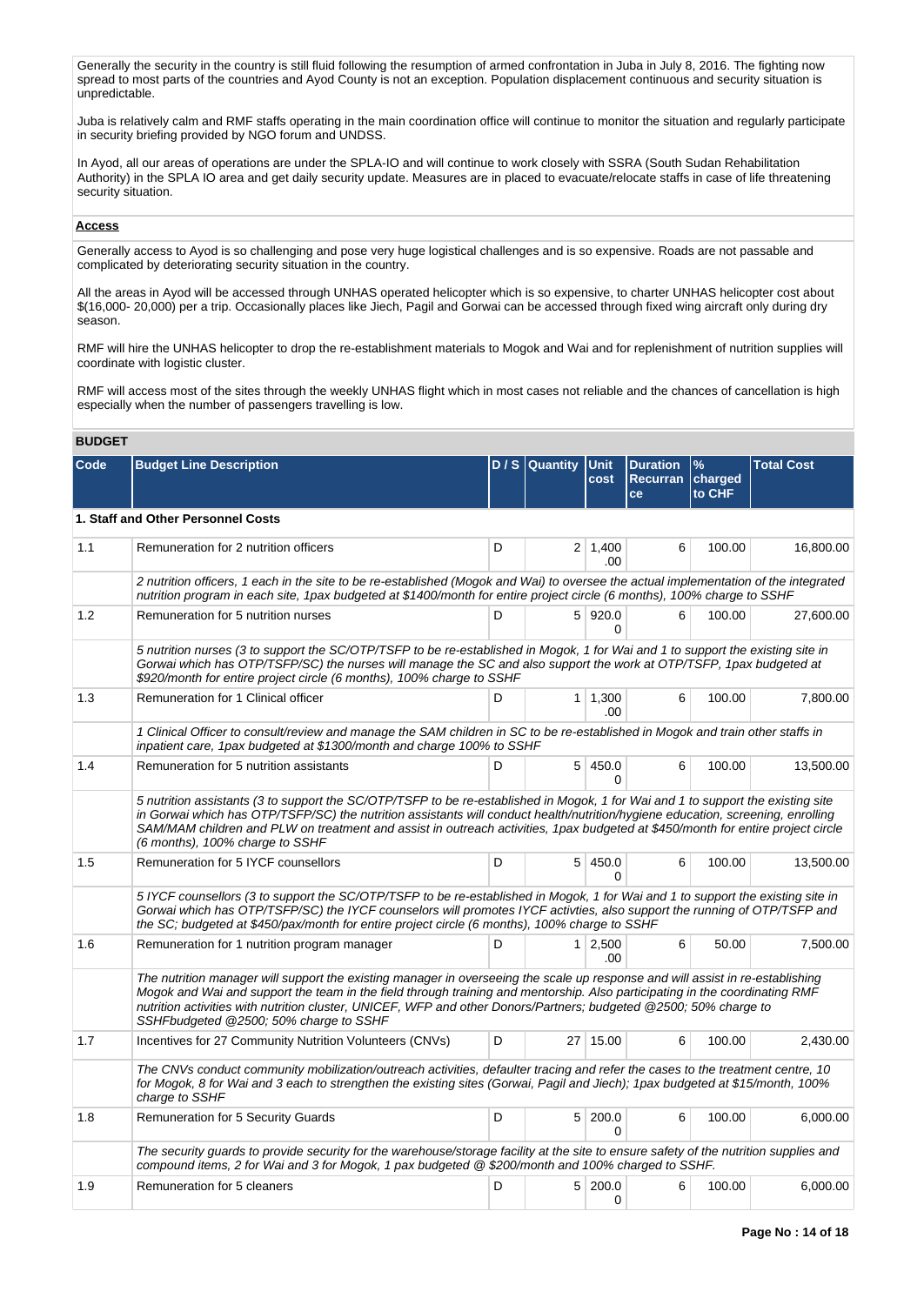|      | The cleaners clean the treatment facility (OTP/TSFP and SC), the compound and supply water at the facility for appetite taste<br>and hand washing, 2 for Wai and 3 for Mogok, 1 pax budgeted @ \$200/month and 100% charged to SSHF.                                                                                                                                                                                          |   |                |                       |              |        |            |
|------|-------------------------------------------------------------------------------------------------------------------------------------------------------------------------------------------------------------------------------------------------------------------------------------------------------------------------------------------------------------------------------------------------------------------------------|---|----------------|-----------------------|--------------|--------|------------|
|      | <b>Section Total</b>                                                                                                                                                                                                                                                                                                                                                                                                          |   |                |                       |              |        | 101,130.00 |
|      | 2. Supplies, Commodities, Materials                                                                                                                                                                                                                                                                                                                                                                                           |   |                |                       |              |        |            |
| 2.1  | Essentials medicines/consumables for the 2 SCs                                                                                                                                                                                                                                                                                                                                                                                | D |                | 2   900.0<br>0        | 2            | 50.00  | 1,800.00   |
|      | Procurement of essential medicines like Antibiotics, Antimalaria, Antipyretic and consumables to supplement the SC kits from<br>WHO, since there is no functional healthcare services in Mogok and Gorwai; this will support the SCs to manage other medical<br>conditions among SAM children admitted in the SC, budgeted 900/site/quarter; 50% charge to SSHF                                                               |   |                |                       |              |        |            |
| 2.2  | Training materials (stationary_ note books, pens, flip charts &<br>maker pens) for CMAN/IYCT training and Mother to Mother<br>support training                                                                                                                                                                                                                                                                                | D | 1 <sup>1</sup> | 585.0<br>0            | 1            | 100.00 | 585.00     |
|      | (10pkts of note book A4 each @19 hence 19*10=190, 5pkts of pens each @9.5 hence 5*9.5=47.5, 15 flip charts each @14.3<br>hence 15*14.3=214.5, 10pkts of maker pens each @6.2 hence 10*6.2=62 & 10PCS of masking tapes @7.1 hence 10*7.1=71);<br>total=585; 100% charge to SSHF                                                                                                                                                |   |                |                       |              |        |            |
| 2.3  | Stationary for the field sites                                                                                                                                                                                                                                                                                                                                                                                                | D |                | 12 276.1<br>O         | 1            | 50.00  | 1,656.60   |
|      | Procure and provide stationary to all the OTP/TSFP/SC sites in Ayod (5 OTPs, 5 TSFPS and 2 SCs); Each site to receive 5 Pkts<br>of pen each @9.5 hence 5*9.5=47.5; 2 electronic calculator @23.8 hence 2*23.8=47.6, 2 pkts of counter book Q4 each @47.6<br>hence 2*47.6=95.2; 2 pkts of box files each @42.9 hence 2*42.9=85.8; total 47.5+47.6+95.2+85.8=276.1; 50% charge to SSHF                                          |   |                |                       |              |        |            |
| 2.4  | Rain coats and gumboots for the field based staff                                                                                                                                                                                                                                                                                                                                                                             | D |                | 98 53.00              | 1            | 51.00  | 2,648.94   |
|      | The rain coats and the gumboots will ensure continuity in community mobilization and outreach activities during rainy season,<br>each of the CNVs and nutrition staff will receive one gumboots/rain coat; Gumboots @25 and rain coat @ 28 hence total per<br>person=53; 51% charge to SSHF                                                                                                                                   |   |                |                       |              |        |            |
| 2.5  | Procure accommodation tents for the team in Mogok & Wai                                                                                                                                                                                                                                                                                                                                                                       | D |                | $4 \mid 3,300$<br>.00 | $\mathbf{1}$ | 76.00  | 10,032.00  |
|      | There are no infrastructures in Ayod as the existent infrastructure were destroyed during the fighting, the relocatable staffs<br>needed to be accommodated; each 4.5m * 3.6m * 1.6m size tent, budgeted @3300; 2 per sites; 76% charge to SSHF                                                                                                                                                                               |   |                |                       |              |        |            |
| 2.6  | Provide mattresess/beddings for the SC in Mogok                                                                                                                                                                                                                                                                                                                                                                               | D |                | 10 95.00              | 1            | 100.00 | 950.00     |
|      | These are essentail for the inpatient management of SAM children, what RMF had in Mogok were all vandalized during the<br>insurgency; each budgeted @ 95, 100% charge to SSHF                                                                                                                                                                                                                                                 |   |                |                       |              |        |            |
| 2.7  | Procure assorted items for re-establishing OTP/TSFP sites in<br>Mogok & Wai                                                                                                                                                                                                                                                                                                                                                   | D |                | $2 \mid 2,250$<br>.00 | 1            | 100.00 | 4,500.00   |
|      | These includes items like furniture for the facility/compound, megaphones/accressories, handwashing buckets, kithen equipment<br>and items for maintaining the compounds, 100% charge to SSHF                                                                                                                                                                                                                                 |   |                |                       |              |        |            |
| 2.8  | Essential food items for the relocatable staff in 5 sites in Ayod                                                                                                                                                                                                                                                                                                                                                             | S | 5 <sup>1</sup> | 450.0<br>$\Omega$     | 6            | 20.00  | 2,700.00   |
|      | There are no essential foodstuffs available in the market in Ayod, our team in the 5 locations depend on foodstuffs taken from<br>Juba, budgeted for rice, maize floor, beans, lentils, cooking oil, onions, tomatoes, species, sugar and beverages to support<br>relocatble staffs; 20% charge to SSHF                                                                                                                       |   |                |                       |              |        |            |
| 2.9  | Training of 44 nutrition staff on CMAM/IYCF guideline                                                                                                                                                                                                                                                                                                                                                                         | D | 44             | 10.00                 | 5            | 100.00 | 2,200.00   |
|      | 34 RMF staffs and 10 from CHD to receive 5 days refresher training on CMAM/IYCF guidelines; (refreshment \$10/pax/day).<br>100% to SSHF. This is to capacitate them and implement the program according to South Sudan MOH guideline and achieve<br>better outcome                                                                                                                                                            |   |                |                       |              |        |            |
| 2.10 | CNVs training on basic aspect of CMAM/IYCF                                                                                                                                                                                                                                                                                                                                                                                    | D |                | 52 10.00              | 3            | 100.00 | 1,560.00   |
|      | 27 new and 22 existing CNVs to be trained on basic aspect of CMAM/IYCF with more focus on Identification of Malnourished<br>children/PLW, Conducting outreach activity, correct referrals to the nutrition facility, defaulter tracing, IYCF messages;<br>(refreshment \$10/pax/day). 100% to SSHF. This is to capacitate them and implement the program according to South Sudan<br>MOH guideline and achieve better outcome |   |                |                       |              |        |            |
| 2.11 | Training of 120 members of mother to mother support groups<br>on IYCF activities                                                                                                                                                                                                                                                                                                                                              | D |                | 120 10.00             | 2            | 100.00 | 2,400.00   |
|      | 10 mother to mother support groups each comprising of 12 (refreshment budget a@10/pax/day); 100% charge to SSHF.<br>The mother to mother support groups play center role in disseminating IYCF messages and referring malnourished children and<br>PLW to the facility.                                                                                                                                                       |   |                |                       |              |        |            |
| 2.12 | F75 Therapeutic diet, sachet 448g /KG                                                                                                                                                                                                                                                                                                                                                                                         |   | 0              | 0.00                  | 0            | 0.00   | 0.00       |
|      |                                                                                                                                                                                                                                                                                                                                                                                                                               |   |                |                       |              |        |            |
| 2.13 | F100 Therapeutic diet, sachet 456g /KG                                                                                                                                                                                                                                                                                                                                                                                        |   | 0              | 0.00                  | 0            | 0.00   | 0.00       |
| 2.14 | Therapeutic spread, sachet 92g /CAR-150                                                                                                                                                                                                                                                                                                                                                                                       |   | 0              | 0.00                  | 0            | 0.00   | 0.00       |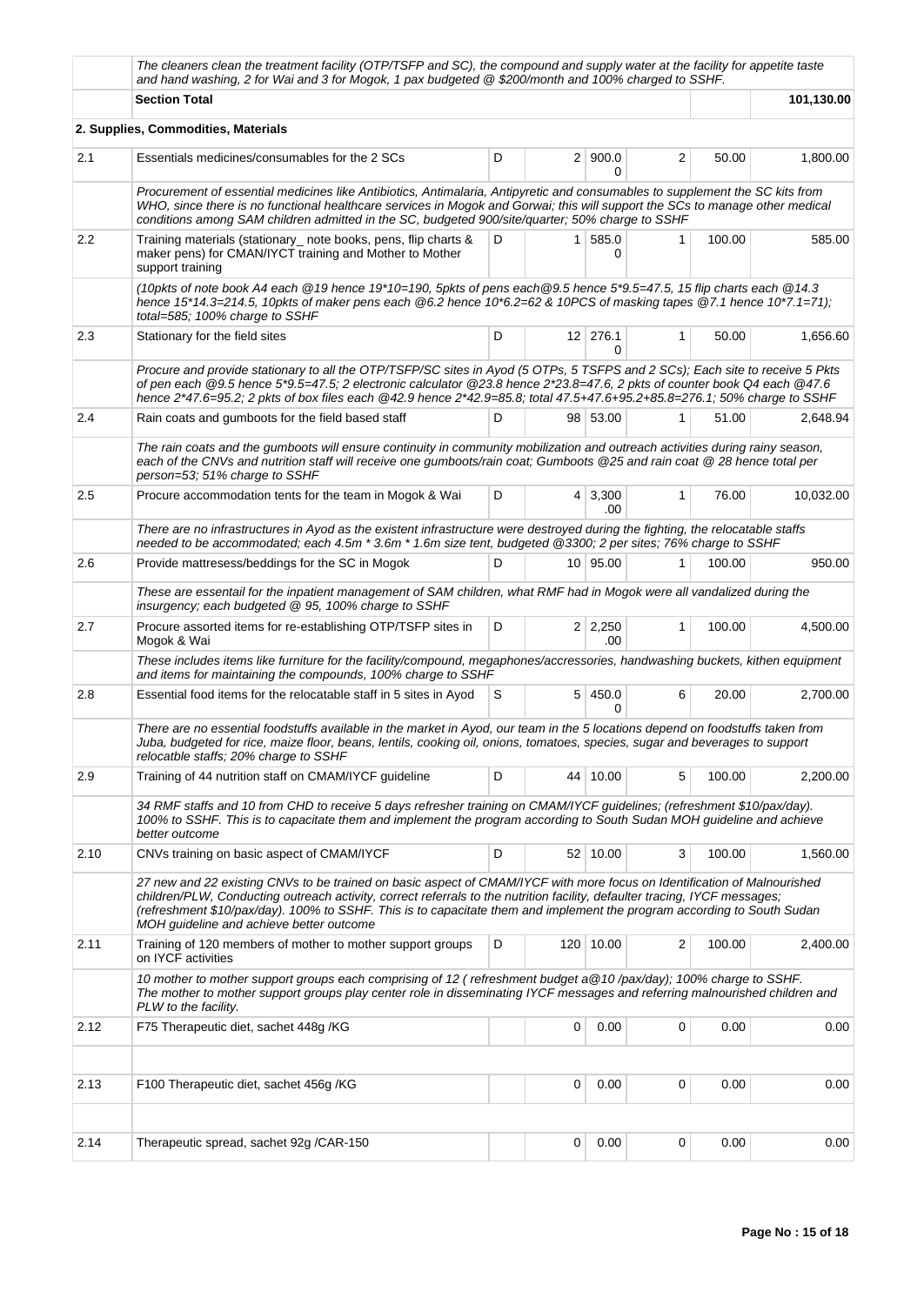| 2.15         | Amoxici.pdr/oral sus 125mg/5ml/BOT-100ml                                                                                                                                                                                                                                                                                   |             | 0           | 0.00                  | 0            | 0.00   | 0.00      |
|--------------|----------------------------------------------------------------------------------------------------------------------------------------------------------------------------------------------------------------------------------------------------------------------------------------------------------------------------|-------------|-------------|-----------------------|--------------|--------|-----------|
|              |                                                                                                                                                                                                                                                                                                                            |             |             |                       |              |        |           |
| 2.16         | Height boards                                                                                                                                                                                                                                                                                                              |             | $\mathbf 0$ | 0.00                  | $\mathbf 0$  | 0.00   | 0.00      |
|              |                                                                                                                                                                                                                                                                                                                            |             |             |                       |              |        |           |
| 2.17         | Scale, infant, spring type, 25kgx100g                                                                                                                                                                                                                                                                                      |             | 0           | 0.00                  | 0            | 0.00   | 0.00      |
| 2.18         | Mother and Child Electronic Scale                                                                                                                                                                                                                                                                                          |             | $\mathbf 0$ | 0.00                  | $\mathbf 0$  | 0.00   | 0.00      |
|              |                                                                                                                                                                                                                                                                                                                            |             |             |                       |              |        |           |
| 2.19         | MUAC measuring tapes (Child)                                                                                                                                                                                                                                                                                               |             | 0           | 0.00                  | $\mathbf 0$  | 0.00   | 0.00      |
| 2.20         | MUAC measuring tapes (Adult)                                                                                                                                                                                                                                                                                               |             | 0           | 0.00                  | 0            | 0.00   | 0.00      |
|              |                                                                                                                                                                                                                                                                                                                            |             |             |                       |              |        |           |
| 2.21         | <b>SC</b> inpatient Kits                                                                                                                                                                                                                                                                                                   |             | 0           | 0.00                  | $\mathbf 0$  | 0.00   | 0.00      |
| 2.22         | $CSB++$                                                                                                                                                                                                                                                                                                                    |             | 0           | 0.00                  | 0            | 0.00   | 0.00      |
|              |                                                                                                                                                                                                                                                                                                                            |             |             |                       |              |        |           |
| 2.23         | <b>RUST</b>                                                                                                                                                                                                                                                                                                                |             | 0           | 0.00                  | 0            | 0.00   | 0.00      |
|              |                                                                                                                                                                                                                                                                                                                            |             |             |                       |              |        |           |
| 2.24         | Vegetable Oil                                                                                                                                                                                                                                                                                                              |             | 0           | 0.00                  | $\mathbf 0$  | 0.00   | 0.00      |
|              |                                                                                                                                                                                                                                                                                                                            |             |             |                       |              |        |           |
| 2.25         | Cereals/grains and pulses                                                                                                                                                                                                                                                                                                  |             | $\mathbf 0$ | 0.00                  | $\pmb{0}$    | 0.00   | 0.00      |
|              | <b>Section Total</b>                                                                                                                                                                                                                                                                                                       |             |             |                       |              |        | 31,032.54 |
| 3. Equipment |                                                                                                                                                                                                                                                                                                                            |             |             |                       |              |        |           |
| 3.1          | Procure 2 new Laptop for field sites                                                                                                                                                                                                                                                                                       | D           |             | $2 \mid 1,300$<br>.00 | 1            | 100.00 | 2,600.00  |
|              | Procure 2 laptops for field sites to enable computerized data collection and reporting system, 1 for Mogok and 1 for the existing<br>site in Jiech, each budgeted at \$1,300, 100% charge to SSHF                                                                                                                          |             |             |                       |              |        |           |
| 3.2          | Procure & install solar system in Mogok SCs to ensure 24<br>hours' services                                                                                                                                                                                                                                                | D           |             | 1 4,790<br>.00        | $\mathbf{1}$ | 100.00 | 4,790.00  |
|              | 4 solar panel of 200W budgeted at 410 each; 2 solar battery of 200Amp budgeted at 520 each; an inverter of 3000W budgeted<br>@1560; accessories like solar bulbs, 2 rolls of 1.5mm electric cables, 4 packets of clips, charger controller, switches budgeted<br>@550 and installation cost @1450; all charge 100% to SSHF |             |             |                       |              |        |           |
| 3.3          | Procure 2 new satellite phones (thuraya)                                                                                                                                                                                                                                                                                   | D           |             | $2 \mid 1,350$<br>.00 | 1            | 100.00 | 2,700.00  |
|              | 1 each for Mogok and Wai to enable coordination and reporting, each budgeted @1350 and 100% charge to SSHF                                                                                                                                                                                                                 |             |             |                       |              |        |           |
| 3.4          | Office photocopier                                                                                                                                                                                                                                                                                                         | $\mathsf S$ |             | $1 \mid 2,798$<br>.00 | 1            | 51.00  | 1,426.98  |
|              | Procure medium size multipurpose CANON Photocopier to facilitate copying of reports and other nutrition documents; 51%<br>charged to SSHF                                                                                                                                                                                  |             |             |                       |              |        |           |
|              | <b>Section Total</b>                                                                                                                                                                                                                                                                                                       |             |             |                       |              |        | 11,516.98 |
|              | 4. Contractual Services                                                                                                                                                                                                                                                                                                    |             |             |                       |              |        |           |
| 4.1          | Local construction of OTP Shades, fencing the facility and<br>sinking toilets in Mogok and Wai                                                                                                                                                                                                                             | D           |             | $2 \mid 3,200$<br>.00 | 1            | 100.00 | 6,400.00  |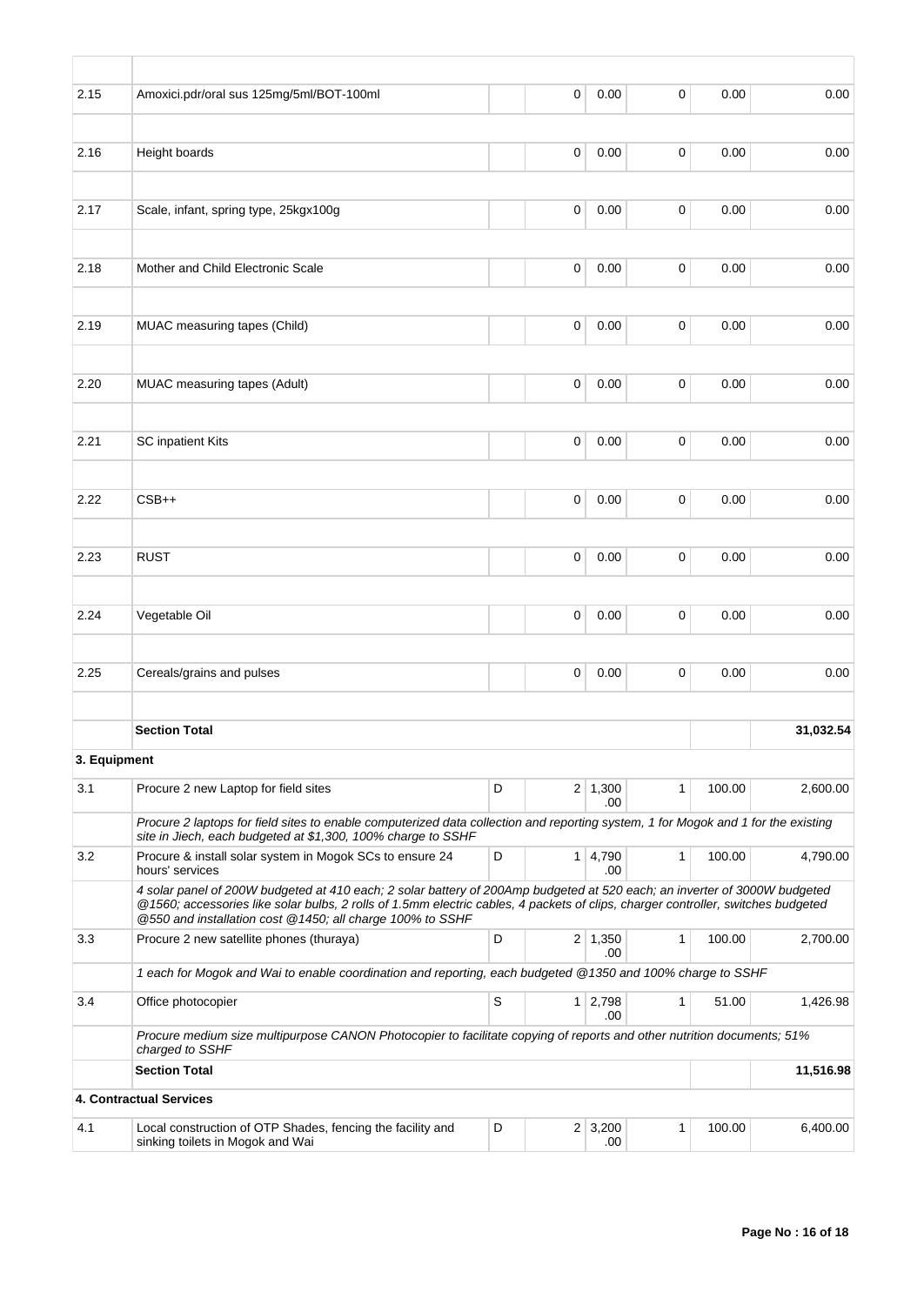|           | Infrastructures in Mogok and Wai destroyed during the fighting, local materials are normally use for constructing temporal shades<br>for the OTP/TSFP and usually done by the local people hired from the community (each site will need -2 toilets @1300,<br>OTP/TSFP shades @850 and compound cleaning and fencing @1,050); 100% charge to SSHF                                                         |    |                |                        |                |       |           |  |
|-----------|-----------------------------------------------------------------------------------------------------------------------------------------------------------------------------------------------------------------------------------------------------------------------------------------------------------------------------------------------------------------------------------------------------------|----|----------------|------------------------|----------------|-------|-----------|--|
|           | <b>Section Total</b>                                                                                                                                                                                                                                                                                                                                                                                      |    |                |                        |                |       | 6,400.00  |  |
| 5. Travel |                                                                                                                                                                                                                                                                                                                                                                                                           |    |                |                        |                |       |           |  |
| 5.1       | Local travels for Nutrition Officers/CO/Nutrition Nurses                                                                                                                                                                                                                                                                                                                                                  | D  |                | 8 550.0<br>0           | 2              | 90.00 | 7,920.00  |  |
|           | 8 Nutrition staffs (2 nutrition officers, 1 clinical officer and 5 nurses) to travel from Juba to the field sites and back to Juba for their<br>break every quarter with UNHAS flight which is \$550 for two ways; 90% charge to SSHF                                                                                                                                                                     |    |                |                        |                |       |           |  |
| 5.2       | M&E visit                                                                                                                                                                                                                                                                                                                                                                                                 | S  |                | 5 1,040<br>.00         | $\overline{2}$ | 60.00 | 6,240.00  |  |
|           | Quarterly visit by Juba based nutrition program manager/M&E coordinator to support and mentor the field based staffs and<br>monitor/evaluate the program performance of the project in Mogok, Wai, Pagil, Jiech and Gorwai budgeted for flights and per<br>diems (5 sites, UNHAS flights (\$275*2 ways) and perdiem (1 trip=7days*\$70 per diem rate= 490); Cost for visiting 1 site<br>$(550+490=10400)$ |    |                |                        |                |       |           |  |
| 5.3       | Charter UNHAS helicopter to drop supplies to Mogok and Wai                                                                                                                                                                                                                                                                                                                                                | D  |                | $2 \mid 16,00$<br>0.00 | 1              | 90.00 | 28,800.00 |  |
|           | Mogok and Wai not accessible by fixed wing plane during rainy season only by helicopter solely operated by UNHAS; the<br>helicopter will airlift materails for establishing the facility and compounds since no infrastructure exist on the ground; each trip is<br>budgeted @16,000 and 90% charge to SSHF                                                                                               |    |                |                        |                |       |           |  |
| 5.4       | Movement of essential items from Juba to Ayod                                                                                                                                                                                                                                                                                                                                                             | S  | 500            | 3.00                   | 6              | 20.00 | 1,800.00  |  |
|           | Movement of essential items like stationary, essential foodstuffs for the relocatable team through weekly UNHAS flights (cargo @<br>\$3/kg), on average move 500kg/month; 20% charge to SSHF                                                                                                                                                                                                              |    |                |                        |                |       |           |  |
|           | <b>Section Total</b>                                                                                                                                                                                                                                                                                                                                                                                      |    |                |                        |                |       | 44,760.00 |  |
|           | 6. Transfers and Grants to Counterparts                                                                                                                                                                                                                                                                                                                                                                   |    |                |                        |                |       |           |  |
| NA.       | <b>NA</b>                                                                                                                                                                                                                                                                                                                                                                                                 | NA | 0              | 0.00                   | 0              | 0     | 0.00      |  |
|           | ΝA                                                                                                                                                                                                                                                                                                                                                                                                        |    |                |                        |                |       |           |  |
|           | <b>Section Total</b>                                                                                                                                                                                                                                                                                                                                                                                      |    | 0.00           |                        |                |       |           |  |
|           | 7. General Operating and Other Direct Costs                                                                                                                                                                                                                                                                                                                                                               |    |                |                        |                |       |           |  |
| 7.1       | Internet Subscription fees for Juba office                                                                                                                                                                                                                                                                                                                                                                | S  | 1              | 920.0<br>0             | 6              | 40.00 | 2,208.00  |  |
|           | Internet services to facilitate coordination/communication, monthly fee is \$920 and 40% charge to SSHF                                                                                                                                                                                                                                                                                                   |    |                |                        |                |       |           |  |
| 7.2       | <b>Thuraya Subscription</b>                                                                                                                                                                                                                                                                                                                                                                               | D  |                | 5 400.0<br>0           | 6              | 30.00 | 3,600.00  |  |
|           | There is no regular telephone network service in whole of Ayod County, we depend on satellite phone for<br>coordination/communication including sending weekly report, each field site has 1 satellite phone and payment of subscription<br>fee is done monthly; budgeted @ \$400/phone/month, 30% charged to SSHF                                                                                        |    |                |                        |                |       |           |  |
| 7.3       | Hire of car for Juba office to enable coordination,                                                                                                                                                                                                                                                                                                                                                       | S  | 1 <sup>1</sup> | 2,500<br>.00           | 6              | 40.00 | 6,000.00  |  |
|           | This facilitates the movement of the main Juba team for coordination/meetings and logistic activities which support the nutrition<br>program in the field sites; average monthly cost is \$2500; 40% charge to SSHF                                                                                                                                                                                       |    |                |                        |                |       |           |  |
| 7.4       | Juba main office space                                                                                                                                                                                                                                                                                                                                                                                    | S  |                | $1 \, 4,000$<br>.00    | 6              | 25.00 | 6,000.00  |  |
|           | The office space in Juba is the main country coordination office for coordinating all the RMF program and significantly contribute<br>to the nutrition program in Ayod; office is @4000 and 25% charge to SSHF                                                                                                                                                                                            |    |                |                        |                |       |           |  |
| 7.5       | Juba office Stationary                                                                                                                                                                                                                                                                                                                                                                                    | S  | $\mathbf{1}$   | 1,500<br>.00           | 6              | 30.00 | 2,700.00  |  |
|           | Office consumables such as printing papers, toner/cartridge for the photocopier/printer, pens, box files, envelopes, budgeted as<br>@1500/month; 30% charge to SSHF                                                                                                                                                                                                                                       |    |                |                        |                |       |           |  |
| 7.6       |                                                                                                                                                                                                                                                                                                                                                                                                           |    |                |                        |                |       |           |  |